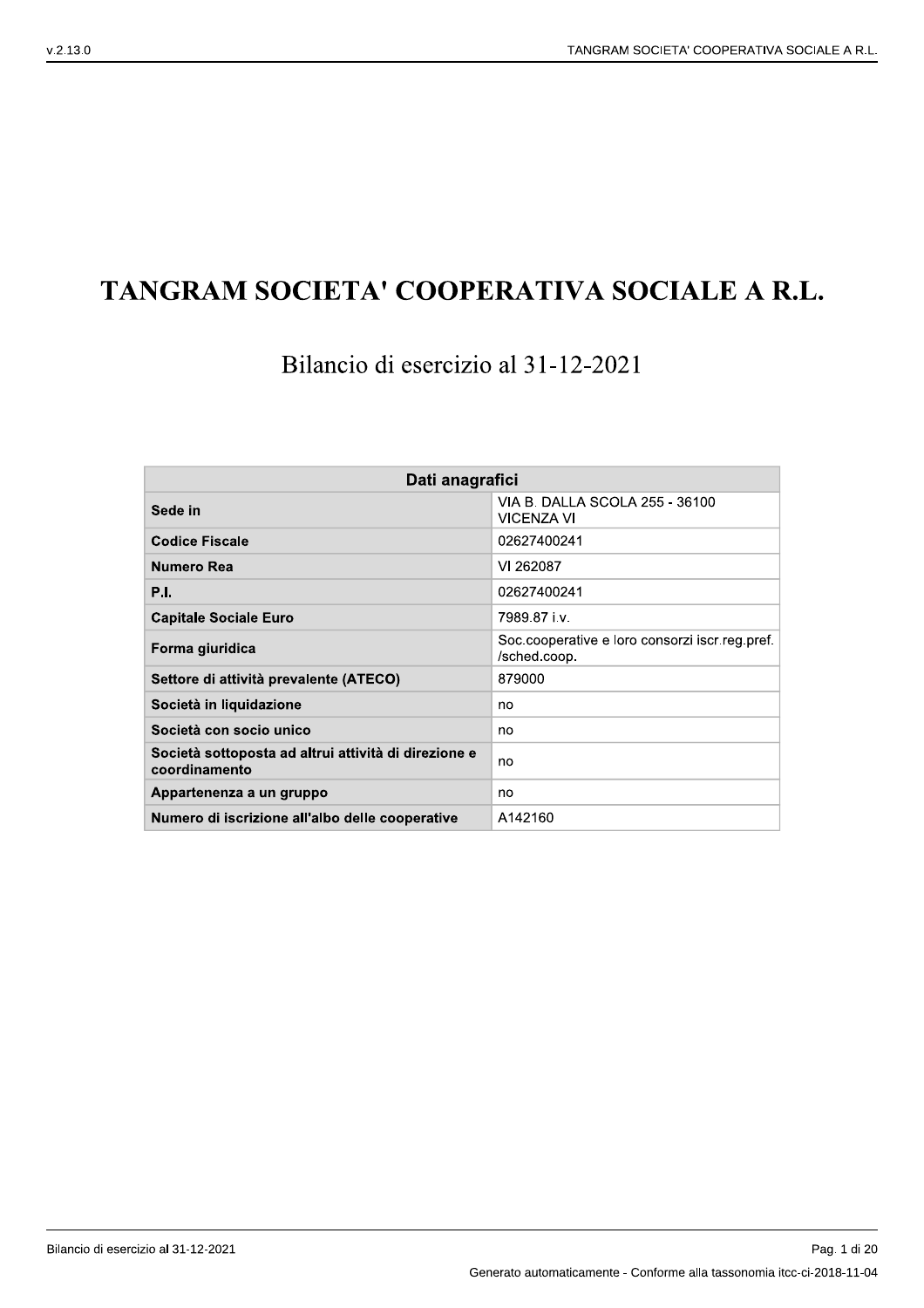# Stato patrimoniale

|                                                       | 31-12-2021 | 31-12-2020 |
|-------------------------------------------------------|------------|------------|
| Stato patrimoniale                                    |            |            |
| Attivo                                                |            |            |
| B) Immobilizzazioni                                   |            |            |
| I - Immobilizzazioni immateriali                      | 310.921    | 323.887    |
| II - Immobilizzazioni materiali                       | 93.839     | 100.614    |
| III - Immobilizzazioni finanziarie                    | 15.257     | 15.257     |
| Totale immobilizzazioni (B)                           | 420.017    | 439.758    |
| C) Attivo circolante                                  |            |            |
| II - Crediti                                          |            |            |
| esigibili entro l'esercizio successivo                | 247.136    | 269.473    |
| esigibili oltre l'esercizio successivo                | 46.670     |            |
| Totale crediti                                        | 293.806    | 269.473    |
| IV - Disponibilità liquide                            | 146.590    | 166.251    |
| Totale attivo circolante (C)                          | 440.396    | 435.724    |
| D) Ratei e risconti                                   | 1.357      | 1.441      |
| Totale attivo                                         | 861.770    | 876.923    |
| Passivo                                               |            |            |
| A) Patrimonio netto                                   |            |            |
| I - Capitale                                          | 7.990      | 8.523      |
| IV - Riserva legale                                   | 165.685    | 152.632    |
| V - Riserve statutarie                                | 128.813    | 112.236    |
| VI - Altre riserve                                    | 229.916    | 229.916    |
| VIII - Utili (perdite) portati a nuovo                |            | (12.963)   |
| IX - Utile (perdita) dell'esercizio                   | (22.974)   | 43.509     |
| Totale patrimonio netto                               | 509.430    | 533.853    |
| C) Trattamento di fine rapporto di lavoro subordinato | 98.452     | 80.971     |
| D) Debiti                                             |            |            |
| esigibili entro l'esercizio successivo                | 146.998    | 138.224    |
| esigibili oltre l'esercizio successivo                | 95.705     | 123.660    |
| Totale debiti                                         | 242.703    | 261.884    |
| E) Ratei e risconti                                   | 11.185     | 215        |
| Totale passivo                                        | 861.770    | 876.923    |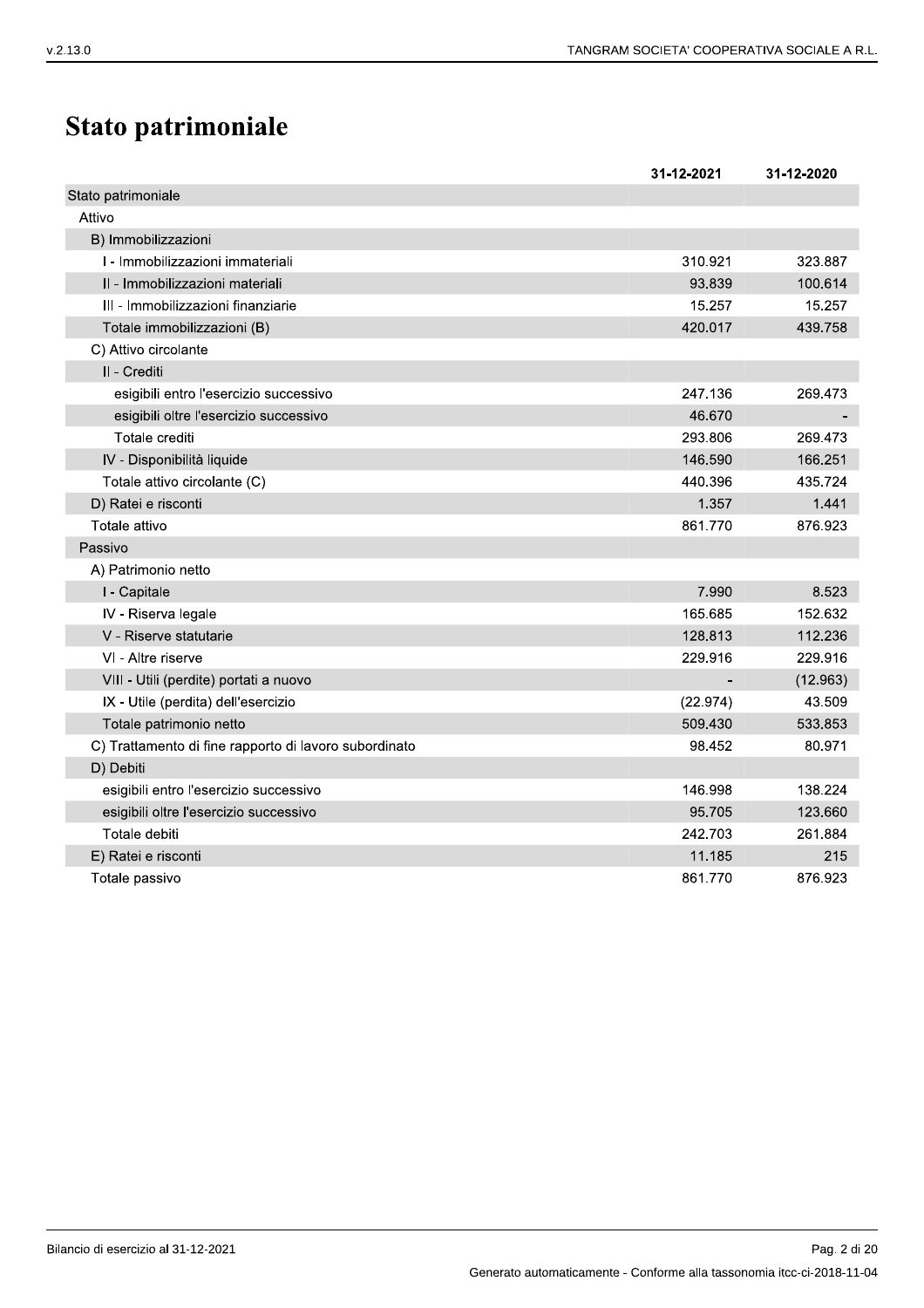31-12-2021 31-12-2020

# Conto economico

Conto economico A) Valore della produzione 479.883 479.886 1) ricavi delle vendite e delle prestazioni 5) altri ricavi e proventi contributi in conto esercizio 25.042 16.848 76.702 99.180 altri Totale altri ricavi e proventi 101.744 116.028 Totale valore della produzione 581.627 595.914 B) Costi della produzione 6) per materie prime, sussidiarie, di consumo e di merci 47.462 50.509 134.586 124.262 7) per servizi 8) per godimento di beni di terzi 6.783 7 7 7 1 9) per il personale 239.458 a) salari e stipendi 272.998 b) oneri sociali 59.708 57.618 26.309 20.801 c), d), e) trattamento di fine rapporto, trattamento di quiescenza, altri costi del personale c) trattamento di fine rapporto 25.184 19.874 e) altri costi 1.125 927 359.015 Totale costi per il personale 317.877 10) ammortamenti e svalutazioni a), b), c) ammortamento delle immobilizzazioni immateriali e materiali, altre svalutazioni 22.749 23.492 delle immobilizzazioni a) ammortamento delle immobilizzazioni immateriali 12.966 12.966 b) ammortamento delle immobilizzazioni materiali 9.783 10.526 Totale ammortamenti e svalutazioni 22.749 23.492 26.589 19.627 14) oneri diversi di gestione Totale costi della produzione 597.184 543.538 Differenza tra valore e costi della produzione (A - B)  $(15.557)$ 52.376 C) Proventi e oneri finanziari 16) altri proventi finanziari d) proventi diversi dai precedenti 425 altri 187 Totale proventi diversi dai precedenti 187 425 Totale altri proventi finanziari 187 425 17) interessi e altri oneri finanziari altri 5.083 6.263 5.083 Totale interessi e altri oneri finanziari 6.263 Totale proventi e oneri finanziari (15 + 16 - 17 + - 17-bis)  $(4.896)$  $(5.838)$ Risultato prima delle imposte  $(A - B + - C + - D)$  $(20.453)$ 46.538 20) Imposte sul reddito dell'esercizio, correnti, differite e anticipate 2.521 3.029 imposte correnti Totale delle imposte sul reddito dell'esercizio, correnti, differite e anticipate 2.521 3.029 21) Utile (perdita) dell'esercizio  $(22.974)$ 43.509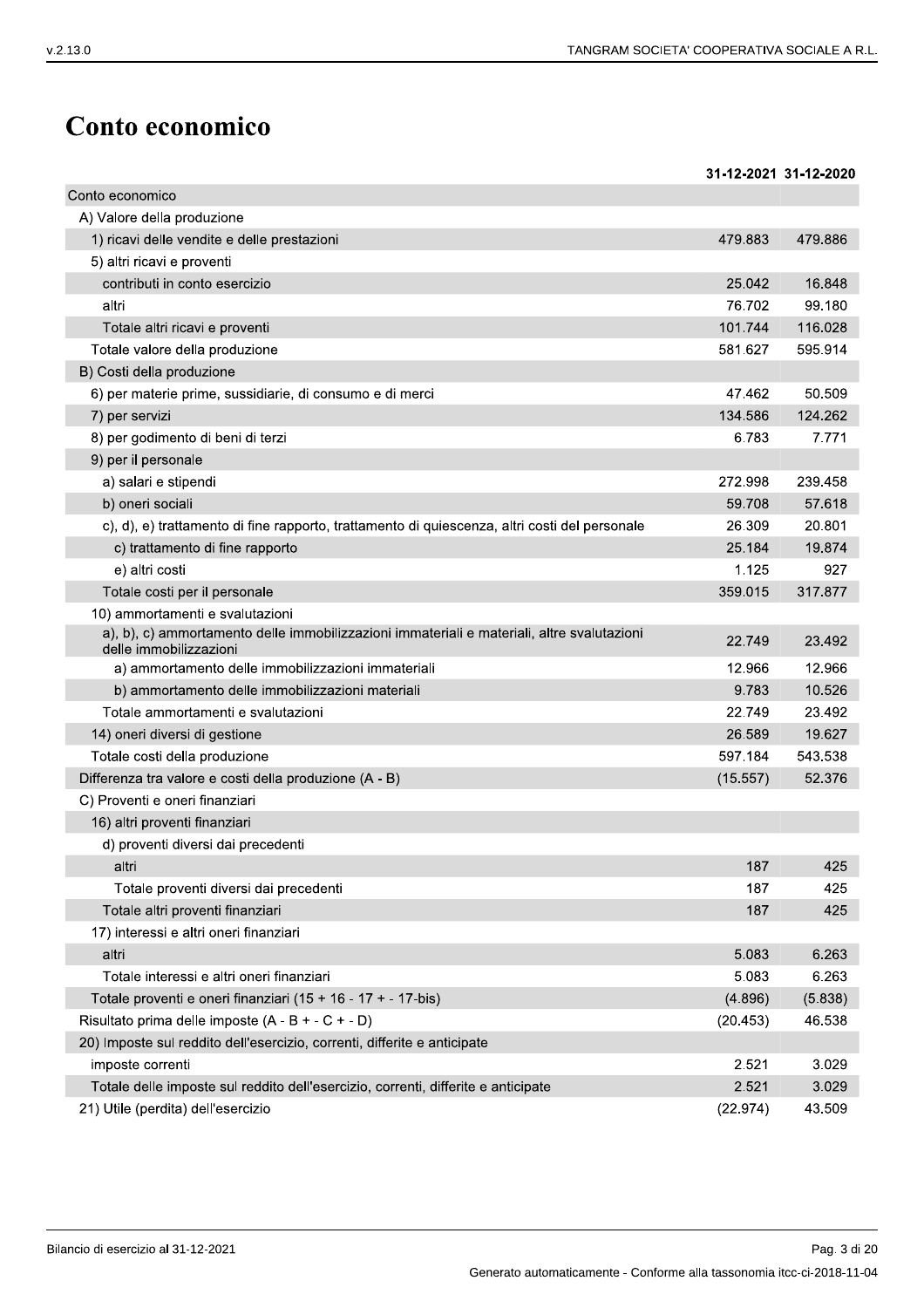# Nota integrativa al Bilancio di esercizio chiuso al 31-12-2021

# Nota integrativa, parte iniziale

### Premessa

Signori Soci,

la presente Nota Integrativa risulta essere parte integrante del Bilancio chiuso al 31/12/2021 e costituisce, insieme allo schema di Stato Patrimoniale e di Conto Economico, un unico documento inscindibile. In particolare essa ha la funzione di evidenziare informazioni utili a commentare, integrare, dettagliare i dati quantitativi esposti negli schemi di Bilancio, al fine di fornire al lettore dello stesso le notizie necessarie per avere una rappresentazione veritiera e corretta della situazione patrimoniale, economica e finanziaria della società. Si evidenzia che il presente bilancio è redatto con riferimento al Codice Civile, così come modificato dal D.Lgs. del 18/08/2015 n. 139 e successive modificazioni ed integrazioni. In particolare la stesura del bilancio d'esercizio fa riferimento agli artt. 2423, 2423-ter. 2424, 2424-bis, 2425, 2425-bis, 2427, nonchè ai principi di redazione stabiliti dall'art. 2423-bis ed ai criteri di valutazione imposti dall'art. 2426 C.c..

Il presente bilancio d'esercizio è stato redatto rispettando lo schema previsto dalle norme vigenti per le società di capitali ai sensi dell'art. 2435-bis, 1 comma, C.c., in quanto ne ricorrono i presupposti. Pertanto, non è stata redatta la Relazione sulla Gestione.

### Settore attività

La cooperativa opera nel settore dell'assistenza sociale residenziale. In ossequio alle disposizioni del Decreto Ministeriale del 23 giugno 2004 risulta iscritta dal 21/03/2005 all'Albo delle Società Cooperative Sezione a mutualita' prevalente di diritto, al n. 142160, categoria sociali.

#### Fatti di rilievo verificatisi nell'esercizio

Nonostante la pandemia a livello mondiale scatenata dal virus Sars-19 nei primi mesi del 2020 e nel corso del 2021, durante l'esercizio l'attività si è svolta regolarmente e non si segnalano fatti che abbiano modificato in modo significativo l'andamento gestionale o la cui conoscenza sia necessaria per una migliore comprensione delle differenze fra le voci di questo bilancio e quelle del bilancio precedente.

#### Attestazione di conformità

Il presente Bilancio è stato redatto in conformità alle disposizioni vigenti del Codice civile, in particolare gli schemi di Stato Patrimoniale e Conto Economico rispecchiano rispettivamente quelli previsti dagli art. 2424 e 2425 C.c., mentre la Nota Integrativa è conforme al contenuto minimale previsto dall'art. 2427 C.c. e da tutte le altre disposizioni che ne richiedono evidenza. Lo Stato Patrimoniale, il Conto Economico e le informazioni di natura contabile riportate in Nota Integrativa, che costituiscono il presente Bilancio, sono conformi alle scritture contabili dalle quali sono direttamente ottenute.

#### Valuta contabile ed arrotondamenti

I prospetti del Bilancio e della Nota Integrativa sono esposti in Euro, senza frazioni decimali; gli arrotondamenti sono stati effettuati secondo quanto indicato nella Circolare dell'Agenzia delle Entrate n. 106/E del 21 dicembre 2001, con il criterio dell'arrotondamento.

### Principi di redazione

Il bilancio è stato predisposto applicando i seguenti criteri di valutazione e nel rispetto delle disposizioni di cui agli articoli 2423 e seguenti del Codice civile, aggiornati con le modifiche del Codice civile disposte dal D.Lgs 18/8/2015 nº 139 in attuazione della direttiva 2013/34/UE relativa ai bilanci d'esercizio e consolidati e successive modificazioni. I criteri di valutazione rappresentano in modo veritiero e corretto la situazione patrimoniale e finanziaria della società ed il risultato economico conseguito. La valutazione delle voci di Bilancio è stata fatta ispirandosi a criteri generali di prudenza e competenza, nella prospettiva della continuazione dell'attività della società (art. 2423-bis, comma 1, n. 1), privilegiando la sostanza dell'operazione rispetto alla forma giuridica (art. 2423-bis, comma 1, n. 1-bis). Si è seguito scrupolosamente il principio della prudenza e a Bilancio sono compresi solo utili realizzati alla data di chiusura dell'esercizio, mentre si è tenuto conto dei rischi e delle perdite di competenza anche se conosciuti successivamente alla chiusura. In ottemperanza al principio di competenza, l'effetto delle operazioni e degli altri eventi è stato rilevato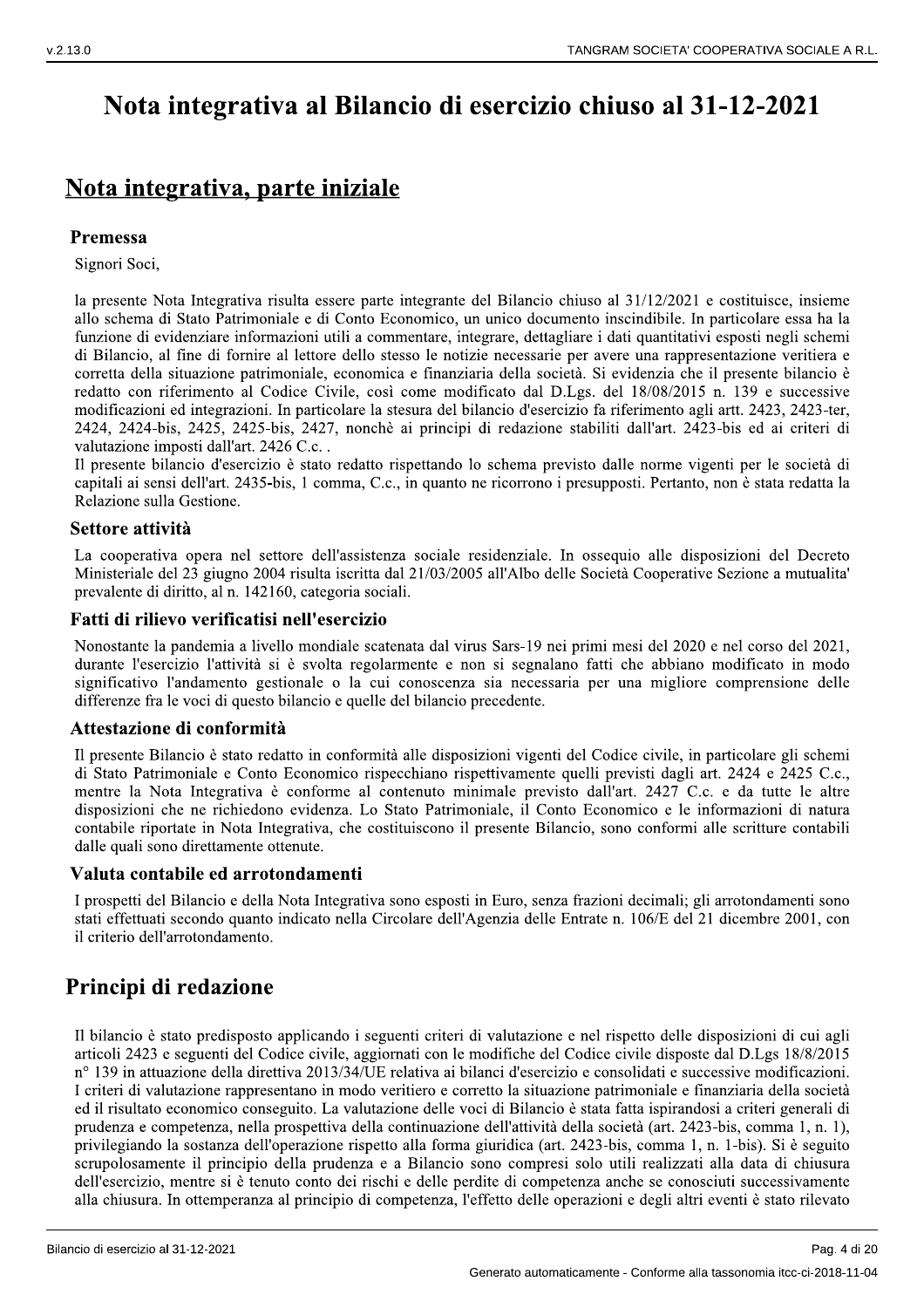$\frac{1}{2}$  contabilmente ed attribuito all'esercizio al quale tali operazioni ed eventi si riferiscono, e non a quello in cui si concretizzano i relativi movimenti di numerario (incassi e pagamenti). Preliminarmente si da atto che le valutazioni sono state determinate nella prospettiva della continuazione dell'attività d'impresa. I ricavi sono stati considerati di competenza dell'esercizio quando realizzati mentre i costi sono stati considerati di competenza dell'esercizio se correlati a ricavi di competenza. Si è tenuto conto dei rischi è delle perdite di competenza dell'esercizio anche se conosciute dopo la chiusura dello stesso. contabilmente ed attribuito all'esercizio a<br>concretizzano i relativi movimenti di num<br>sono state determinate nella prospettiva d<br>competenza dell'esercizio quando realizza<br>correlati a ricavi di competenza. Si è ten<br>conosci

Il D. Lgs  $18/8/2015$  n° 139 ha introdotto il 4 comma dell'art. 2423 C.c. in tema di redazione del bilancio, in base al quale, al fini della rappresentazione veritiera e corretta, occorre non fare menzione in Nota Integrativa dei criteri utilizzati nel valutare eventuali poste di bilancio quando la loro osservanza abbia effetti irrilevanti.

#### Continuità aziendale

L'organo amministrativo ritiene non vi siano incertezze significative o fattori di rischio in merito alla capacita aziendale di produrre reddito in futuro, per questo motivo, allo stato attuale, la continuita non è messa a rischio. Si e consci, come organo amministrativo, delle eventuali criticità legate alla diffusione del COVID-19, i cui possibili effetti sono stati attentamente ponderati in termini di valutazione sul permanere della continuita aziendale.

Viene precisato in questa sede che la societa non svolge attivita nei territori interessati dalla crisi bellica che vedono - >- ? - - -  - - 

coinvolte Ucraina e Russia ne intrattiene rapporti economici con soggetti ivi stabiliti.<br>Di conseguenza tali eventi potrebbero esercitare effetti, peraltro non misurabili nè prevedibili, sulla società esclusivamente in via mediata, per eventuali modifiche del contesto economico e sociale italiano.

#### Elementi eterogenei

Non vi sono elementi eterogenei ricompresi nelle singole voci.

### Casi eccezionali ex art. 2423, quinto comma, del Codice Civile

Non sono presenti casi eccezionali che abbiano reso necessario il ricorso a deroghe di cui all'art. 2423, comma 5 ed art. 2423-bis, comma 2, C.c. .

### Cambiamenti di principi contabili

italiano.<br>
ile<br>
cui all'art. 2423, comma 5 ed<br>
ione da un esercizio all'altro<br>
cizio che per la comparabilità<br>
uti inalterati, da un esercizio In base all'art. 2423-bis, comma 1, numero 6, C.c., la continuita dei criteri di valutazione da un esercizio all'altro costituisce un elemento essenziale sia per una corretta determinazione del reddito d'esercizio che per la comparabilità nel tempo dei bilanci; per il principio di comparabilità i criteri utilizzati vanno mantenuti inalterati, da un esercizio all'altro, ciò al fine di consentire il confronto tra bilanci riferiti ad esercizi diversi. La possibilità di derogare al principio della continuità e ammessa solo in casi eccezionali che si sostanziano in una modifica rilevante delle condizioni dell'ambiente in cui l'impresa opera. In tali circostanze, infatti, e opportuno adattare i criteri di valutazione alla mutata situazione al fine di garantire una rappresentazione veritiera e corretta.

### Correzione di errori rilevanti

La società non ha ne rilevato ne contabilizzato, nell'esercizio, errori commessi in esercizi precedenti e considerati rilevanti; per errori rilevanti si intendono errori tali da influenzare le decisioni economiche che gli utilizzatori assumono in base al bilancio.

### Problematiche di comparabilità e di adattamento

Non si segnalano problematiche di comparabilità ed adattamento nel bilancio chiuso al 31/12/2021.

### Criteri di valutazione applicati

Si illustra di seguito la valutazione relativa alle poste dell'Attivo, del Passivo di Stato Patrimoniale e del Conto Economico presenti a bilancio.

#### Immobilizzazioni immateriali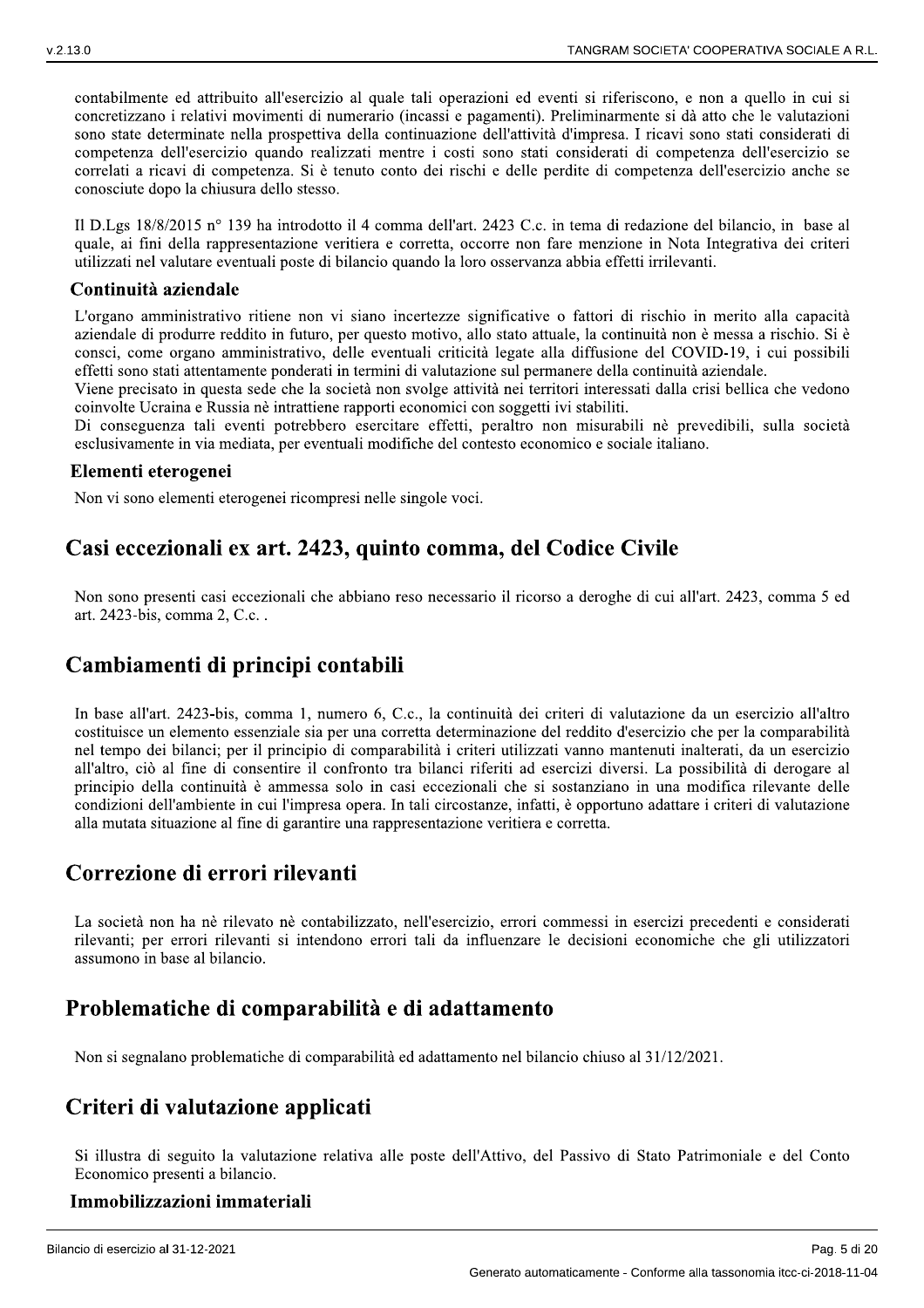Le immobilizzazioni immateriali, così come disciplinato dal Principio Contabile n. 24 recentemente revisionato, sono iscritte al costo di acquisto o di produzione, inclusivo degli oneri accessori ed ammortizzate sistematicamente in funzione del periodo di prevista utilità futura e nei limiti di questa. Se negli esercizi successivi alla capitalizzazione venisse meno la condizione, si provvederà a svalutare l'immobilizzazione. Il costo delle immobilizzazioni in oggetto è stato ammortizzato sulla base di un piano che si ritiene assicuri una corretta ripartizione dello stesso nel periodo di vita economica utile del bene. Il piano verrà riadeguato nel momento in cui venga accertata una vita utile residua diversa da quella stimata in origine. Per quanto concerne le singole voci, si sottolinea che:

- i costi di Sviluppo con utilità pluriennale sono stati iscritti nell'attivo con il consenso dell'organo di controllo, ove esistente, nel rispetto di quanto stabilito al numero 5, comma 1 dell'art. 2426 C.c., così come modificato dal D.Lgs. n. 139/2015. L'iscrizione di detti costi è avvenuta in quanto è dimostrata la loro utilità futura, esiste una correlazione oggettiva con i relativi benefici futuri di cui godrà la società ed è stimabile con ragionevole certezza la loro recuperabilità reddituale, inoltre i costi di sviluppo sono ammortizzati sistematicamente in dipendenza della loro residua possibilità di utilizzo, fino ad un massimo di 5 anni. Detti oneri pluriennali sono la risultante dell'applicazione della ricerca di base ovvero di conoscenze acquisite in un progetto atto alla produzione di materiali, dispositivi, processi e sistemi nuovi o sostanzialmente migliorati, prima dell'inizio della produzione commerciale o del loro utilizzo. Ai sensi del numero 5, comma 1 dell'art. 2426 C.c., fino a quando l'ammortamento dei costi pluriennali non è completato, possono essere distribuiti dividendi solo se residuano riserve disponibili sufficienti a coprire l'ammontare dei costi non ammortizzati.

Si fa presente che il Principio contabile OIC 24, nel chiarire come le spese di ricerca non siano più capitalizzate, incluse quelle in corso d'ammortamento, ha tuttavia concesso una soluzione transitoria, in quanto ammette alcune spese di ricerca capitalizzate all'interno delle spese di sviluppo, in caso contrario, in base al disposto dell'OIC 29, i costi per la ricerca vanno eliminati e le eventuali rettifiche che derivano dall'applicazione retroattiva del nuovo criterio di valutazione devono essere rilevate a riduzione di una posta di patrimonio netto, senza impattare in alcun modo sul Conto Economico dell'esercizio. I costi di ricerca unitamente a quelli di sviluppo che possono essere capitalizzati fanno riferimento ad un prodotto o processo chiaramente definito e devono essere costi identificabili e misurabili, riferiti ad un progetto realizzabile e tecnicamente fattibile, in applicazione dei risultati della ricerca di hase

- i costi per licenze e concessioni fanno riferimento a costi per l'ottenimento di concessioni su beni di proprietà di enti pubblici concedenti, licenze di commercio, know-how non brevettato. Per i beni immateriali non è esplicitato un limite temporale, tuttavia non è consentito l'allungamento del periodo di ammortamento oltre il limite legale o contrattuale. La vita utile può essere più breve a seconda del periodo durante il quale la società prevede di utilizzare il hene.

- i marchi e diritti simili sono relativi a costi per l'acquisto oneroso, la produzione interna e diritti di licenza d'uso dei marchi. Sono esclusi dalla capitalizzazione eventuali costi sostenuti per l'avvio del processo produttivo del prodotto tutelato dal marchio e per l'eventuale campagna promozionale.

Per i beni immateriali non è esplicitato un limite temporale, tuttavia non è consentito l'allungamento del periodo di ammortamento oltre il limite legale o contrattuale. La vita utile può essere più breve a seconda del periodo durante il quale la società prevede di utilizzare il bene. La stima della vita utile dei marchi non deve eccedere i venti anni.

- la voce residuale Altre immobilizzazioni accoglie tipologie di beni immateriali non esplicitamente previste nelle voci precedenti quali, ad esempio, diritti di usufrutto o altri oneri pluriennali, essi sono ammortizzati sulla base della vita utile dei fattori produttivi a cui si riferiscono. Le spese straordinarie su beni di terzi sono invece ammortizzate nel periodo minore tra quello di utilità futura e quello residuo di locazione, tenuto conto dell'eventuale periodo di rinnovo se dipendente dal conduttore.

#### Immobilizzazioni materiali

Le immobilizzazioni materiali, così come disciplinato dal Principio Contabile n. 16, sono iscritte al costo di acquisto o di produzione interna, comprensivo degli oneri accessori di diretta imputazione e rettificate dai corrispondenti fondi di ammortamento. Le quote di ammortamento imputate a Conto Economico sono state calcolate in modo sistematico e costante, sulla base delle aliquote ritenute rappresentative della vita economico-tecnica dei cespiti (ex art. 2426, comma 1, numero 2, C.c.). Per i beni non acquisiti presso terze economie, il costo di produzione comprende i soli costi di diretta imputazione al cespite. Le spese incrementative sono state eventualmente computate sul costo di acquisto solo in presenza di un reale aumento della produttività, della vita utile dei beni o di un tangibile miglioramento della qualità dei prodotti o dei servizi ottenuti ovvero di un incremento della sicurezza di utilizzo dei beni. Le immobilizzazioni che, alla data di chiusura del bilancio, risultino durevolmente di valore inferiore a quello determinato secondo quanto esposto, sono iscritte a tale minor valore. Le spese di manutenzione di natura straordinaria vengono capitalizzate ed ammortizzate sistematicamente mentre quelle di natura ordinaria sono rilevate tra gli oneri di periodo.

Per le operazioni di locazione finanziaria derivanti da un'operazione di lease back, le plusvalenze originate sono rilevate in conto economico secondo il criterio della competenza, a mezzo di iscrizione di risconti passivi e di imputazione graduale tra i proventi del conto economico, sulla base della durata del contratto di locazione finanziaria.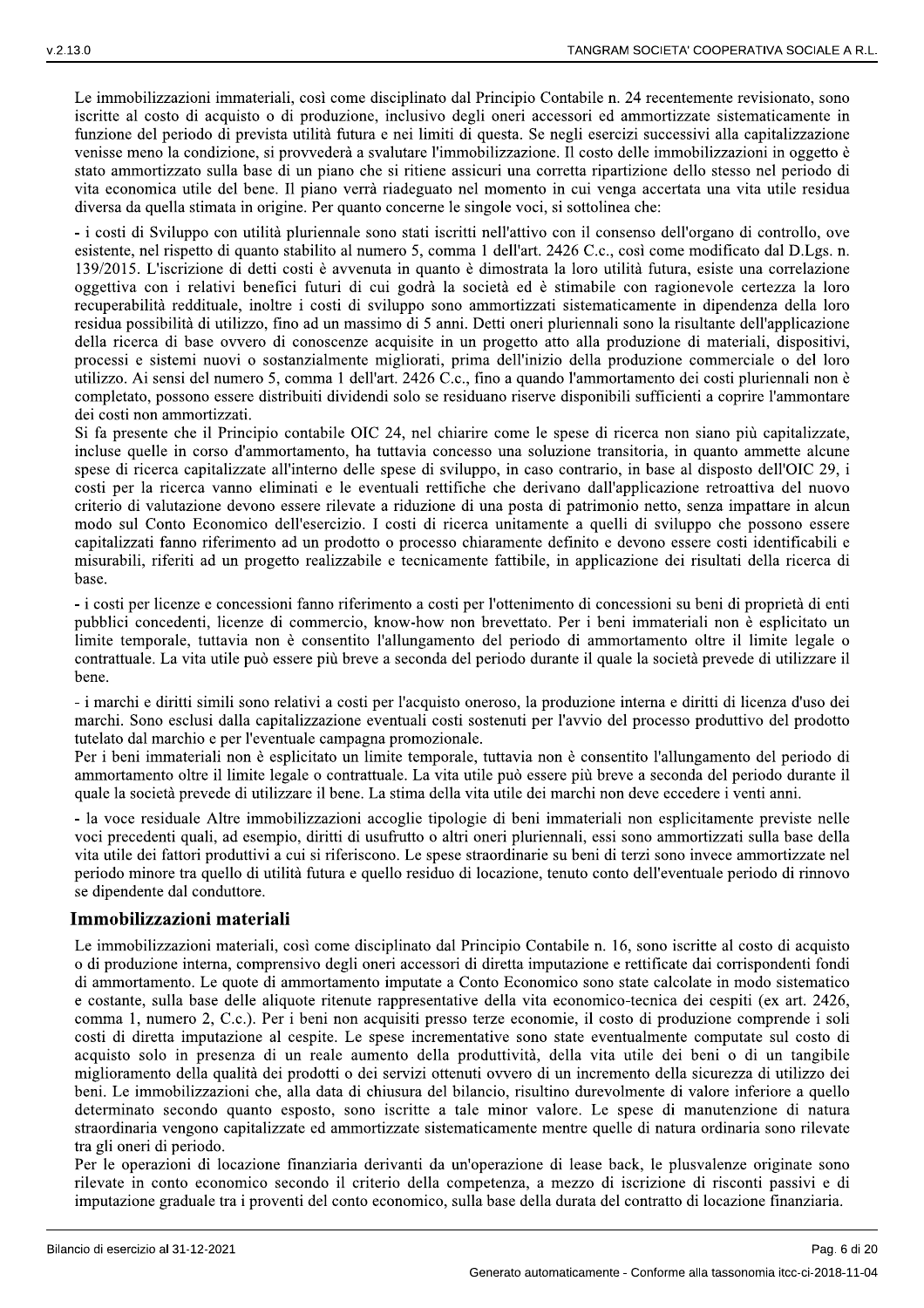In osseguio al principio della rilevanza disciplinato dall'art. 2423, comma 4 del Codice civile si fa presente che la valutazione delle immobilizzazioni materiali può essere rappresentata dall'iscrizione a bilancio ad un valore costante delle attrezzature industriali e commerciali, qualora siano costantemente rinnovate e complessivamente di scarsa rilevanza rispetto all'attivo di bilancio.

#### Immobilizzazioni finanziarie

In base al nuovo Principio Contabile n. 21, i titoli immobilizzati, destinati a rimanere nel portafoglio della società fino alla loro naturale scadenza, sono iscritti al costo di acquisto. Nel valore di iscrizione si è tenuto conto degli oneri accessori di diretta imputazione. Il premio (onere) di sottoscrizione concorre alla formazione del risultato d'esercizio secondo competenza economica con ripartizione in rate costanti per la durata di possesso del titolo. Le partecipazioni iscritte nelle immobilizzazioni rappresentano un investimento duraturo e strategico da parte della società nel capitale di altre imprese. Le altre partecipazioni sono iscritte al costo di acquisto o di sottoscrizione.

#### **Rimanenze**

Non sono presenti a bilancio rimanenze.

#### Valutazione al costo ammortizzato

A partire dai bilanci 2016, il D.Lgs. n. 139/2015, in recepimento della Direttiva 2013/34/UE, ha introdotto il criterio del "costo ammortizzato" nella valutazione dei crediti e debiti. La previsione è stata introdotta nel comma 1, numero 8 dell'art. 2426 C.c. mentre la definizione di costo ammortizzato viene desunta dallo IAS 39, il quale specifica tale criterio come il valore a cui è stata misurata al momento della rilevazione iniziale l'attività o passività finanziaria al netto dei rimborsi di capitale, aumentato o diminuito dell'ammortamento complessivo utilizzando il criterio dell'interesse effettivo su qualsiasi differenza tra valore iniziale e quello a scadenza. Da tale criterio di valutazione sono esonerati i crediti e debiti ancora in essere alla data del 1/1/2016 ed i crediti e debiti quando gli effetti dell'applicazione di tale criterio siano irrilevanti in bilancio. Il Principio Contabile OIC 15 definisce gli effetti irrilevanti ogniqualvolta si è in presenza di crediti (o debiti) a breve scadenza e di costi di transazione o commissione di scarso rilievo.

Per i bilanci redatti in forma abbreviata è prevista la facoltà di non utilizzare il criterio del costo ammortizzato e quindi valutare le poste con i criteri tradizionali; la società ha scelto, nella redazione del bilancio chiuso al 31/12 /2021, di avvalersi di tale facoltà.

#### **Crediti**

I crediti sono iscritti secondo il presumibile valore di realizzo. L'eventuale adeguamento del valore nominale dei crediti al valore presunto è ottenuto mediante apposito fondo svalutazione crediti adeguato ad ipotetiche insolvenze ed incrementato della quota eventualmente accantonata nell'esercizio, sulla base della situazione economica generale, su quella di settore e sul rischio paese.

#### Strumenti finanziari derivati

Non sono presenti a bilancio strumenti finanziari derivati utilizzati a fini di copertura o non copertura dei rischi.

#### Ratei e risconti attivi

I ratei ed i risconti hanno determinato l'imputazione al conto economico di componenti di reddito comuni a più esercizi per la sola quota di competenza. L'entità della quota è stata determinata proporzionalmente in base a criteri temporali. Nella macroclasse D "Ratei e risconti attivi" sono iscritti proventi di competenza dell'esercizio esigibili in esercizi successivi e costi sostenuti entro la chiusura dell'esercizio ma di competenza di esercizi successivi.

#### Fondi per rischi ed oneri

Non sono presenti a bilancio.

#### Trattamento di fine rapporto di lavoro subordinato

Il trattamento di fine rapporto di lavoro subordinato è stato determinato secondo i criteri stabiliti dall'art. 2120 C.c., in conformità alle leggi ed ai contratti di lavoro in vigore, accoglie il debito maturato nei confronti di tutti i dipendenti alla data di chiusura dell'esercizio, al netto delle anticipazioni già erogate e dell'imposta sostitutiva sulla rivalutazione del T.F.R.

#### **Debiti**

I debiti sono passività di natura determinata ed esistenza certa, che rappresentano obbligazioni a pagare ammontari fissi o determinabili di disponibilità liquide, o di beni/servizi aventi un valore equivalente, di solito ad una data stabilita. Tali obbligazioni sorgono nei confronti di finanziatori, fornitori e altri soggetti. I debiti sono iscritti al loro valore nominale, modificato in occasione di resi o di rettifiche di fatturazione, corrispondente al presumibile valore di estinzione.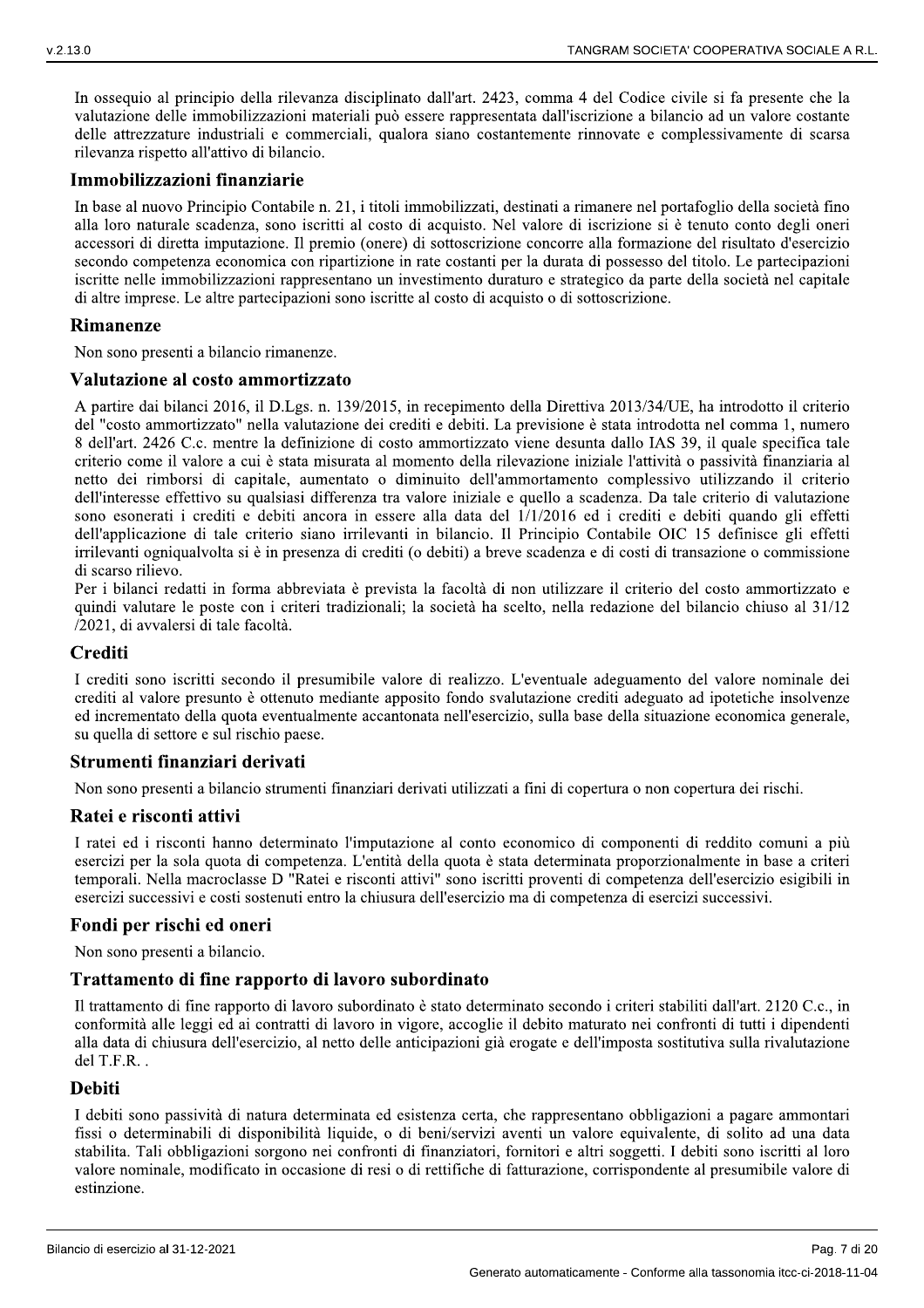Inoltre si rende evidenza che in presenza di costi iniziali di transazione sostenuti per ottenere un finanziamento, come ad esempio spese di istruttoria, imposta sostitutiva sui finanziamenti a medio lungo, oneri e commissioni per intermediazione, la rilevazione è stata effettuata tra i risconti attivi (e non più come onere pluriennale capitalizzato) e detti costi saranno addebitati a Conto Economico lungo la durata del prestito a quote costanti ad integrazione degli interessi passivi nominali. In base al Principio Contabile OIC 24 (prg. 104), detti costi capitalizzati in periodi precedenti continuano l'ammortamento ordinario come oneri pluriennali.

#### Ratei e risconti passivi

I ratei ed i risconti hanno determinato l'imputazione al conto economico di componenti di reddito comuni a più esercizi per la sola quota di competenza. L'entità della quota è stata determinata proporzionalmente in base a criteri temporali. Nella macroclasse E "Ratei e risconti passivi", sono iscritti costi di competenza dell'esercizio esigibili in esercizi futuri e proventi percepiti entro la chiusura dell'esercizio ma di competenza di esercizi successivi.

#### Ricavi

I ricavi per vendite dei prodotti vengono imputati al Conto Economico al momento del trasferimento della proprietà, normalmente identificato con la consegna o la spedizione dei beni. I proventi per prestazioni di servizio sono stati iscritti al momento della conclusione degli stessi, con l'emissione della fattura o con apposita comunicazione inviata al cliente. I ricavi di natura finanziaria e quelli derivanti da prestazioni di servizi vengono riconosciuti in riferimento alla competenza temporale. Il valore dei ricavi è esposto al netto di resi, sconti, abbuoni e premi e imposte connesse.

### Accantonamenti ai fondi rischi ed oneri e TFR

Per l'imputazione a conto economico degli accantonamenti prevale il criterio della classificazione per "natura" dei costi ossia in base alle caratteristiche fisiche ed economiche dei fattori, sia se riferiti ad operazioni relative alla gestione caratteristica accessoria che finanziaria.

### Imposte sul reddito e fiscalità differita

Le imposte sono accantonate secondo il principio di competenza, rappresentano pertanto gli accantonamenti per imposte liquidate o da liquidare per l'esercizio (determinate secondo le aliquote e le norme vigenti). l'ammontare delle imposte differite o pagate anticipatamente in relazione a differenze temporanee sorte o annullate nell'esercizio.

### Altre informazioni

#### Poste in valuta

Non sono presenti poste in valuta.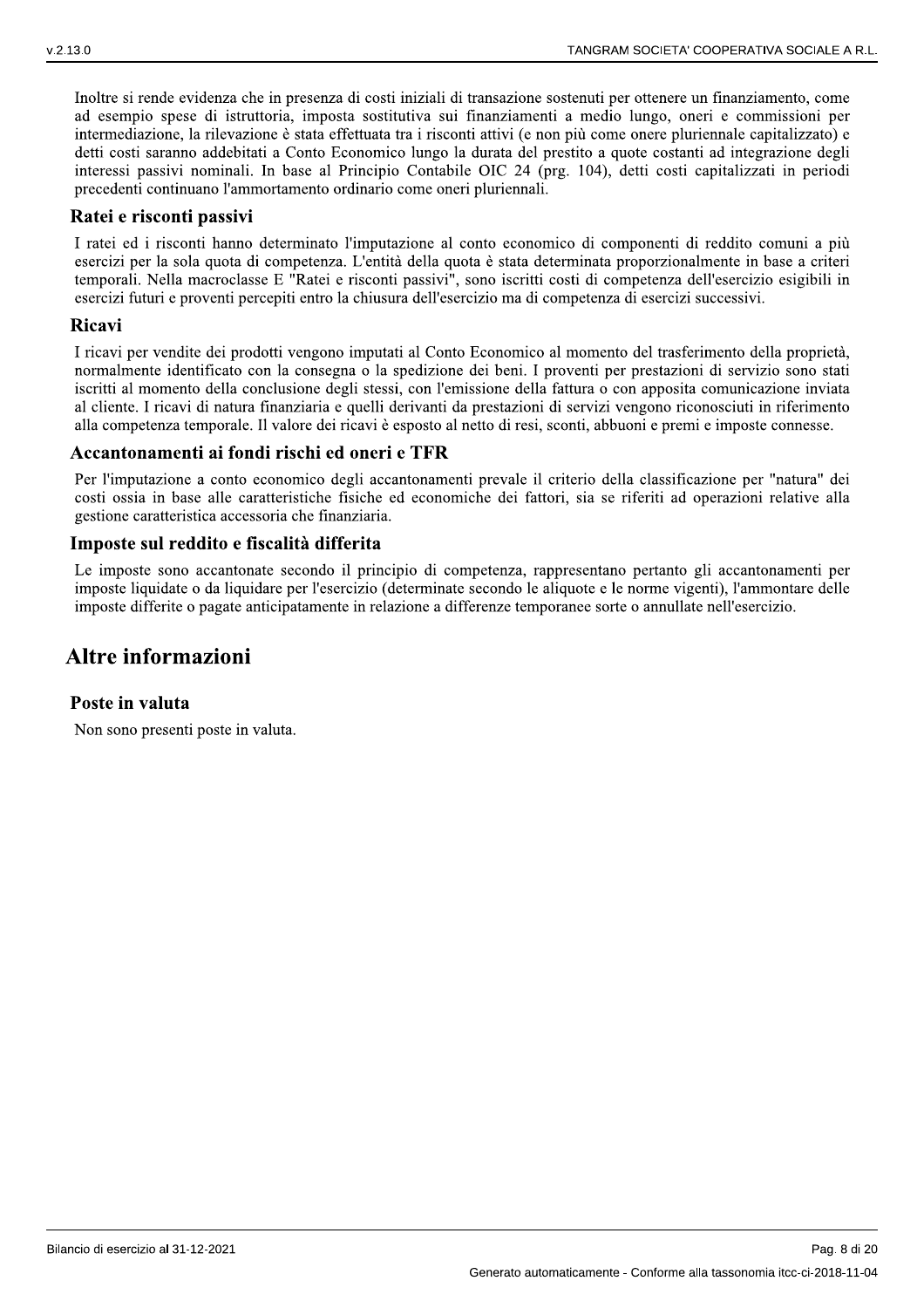## Nota integrativa abbreviata, attivo

Di seguito i dettagli delle voci dell'Attivo di Stato Patrimoniale presenti a bilancio.

### Immobilizzazioni

Si illustrano di seguito le informazioni inerenti alle attività immobilizzate della società.

Per quanto riguarda le informazioni sulle movimentazioni delle immobilizzazioni si espongono i dettagli nella versione sintetica tipica dello Stato Patrimoniale in forma abbreviata.

### Movimenti delle immobilizzazioni

Le immobilizzazioni al  $31/12/2021$  sono pari a  $\epsilon$  420.017.

|                                                                      | Immobilizzazioni<br>immateriali | Immobilizzazioni<br>materiali | Immobilizzazioni<br>finanziarie | <b>Totale</b><br>immobilizzazioni |
|----------------------------------------------------------------------|---------------------------------|-------------------------------|---------------------------------|-----------------------------------|
| Valore di inizio esercizio                                           |                                 |                               |                                 |                                   |
| Costo                                                                | 405.369                         | 172.083                       | 15.257                          | 592.709                           |
| Ammortamenti (Fondo ammortamento)                                    | 81.482                          | 71.469                        |                                 | 152.951                           |
| Valore di bilancio                                                   | 323.887                         | 100.614                       | 15.257                          | 439.758                           |
| Variazioni nell'esercizio                                            |                                 |                               |                                 |                                   |
| Incrementi per acquisizioni                                          | -                               | 3.008                         | $\overline{\phantom{a}}$        | 3.008                             |
| Decrementi per alienazioni e dismissioni (del<br>valore di bilancio) | $\Omega$                        | 0                             | $\overline{a}$                  |                                   |
| Ammortamento dell'esercizio                                          | 12.966                          | 9.783                         |                                 | 22.749                            |
| <b>Totale variazioni</b>                                             | (12.966)                        | (6.775)                       | $\overline{\phantom{a}}$        | (19.741)                          |
| Valore di fine esercizio                                             |                                 |                               |                                 |                                   |
| Costo                                                                | 405.369                         | 175.091                       | 15.257                          | 595.717                           |
| Ammortamenti (Fondo ammortamento)                                    | 94.448                          | 81.252                        |                                 | 175.700                           |
| Valore di bilancio                                                   | 310.921                         | 93.839                        | 15.257                          | 420.017                           |

#### Rivalutazioni delle immobilizzazioni

Gli elementi presenti tra le immobilizzazioni iscritte a bilancio non sono stati oggetto di rivalutazione monetaria e/o economica in passato.

#### Rivalutazioni delle immobilizzazioni DL 104/2020

La società non si è avvalsa della facoltà concessa dall'art. 110 del D.L. n. 104/2020 e D.L. n. 41/2021, che consente la rivalutazione dei beni dell'impresa risultanti nel bilancio 2020 e 2021.

### Immobilizzazioni immateriali

Le immobilizzazioni immateriali al  $31/12/2021$  sono pari a  $\in$  310.921.

#### Aliquote ammortamento immobilizzazioni immateriali

Le aliquote di ammortamento dei cespiti immateriali sono rappresentative della loro residua possibilità di utilizzazione.

### Immobilizzazioni materiali

Le immobilizzazioni materiali al  $31/12/2021$  sono pari a  $\epsilon$  93.839.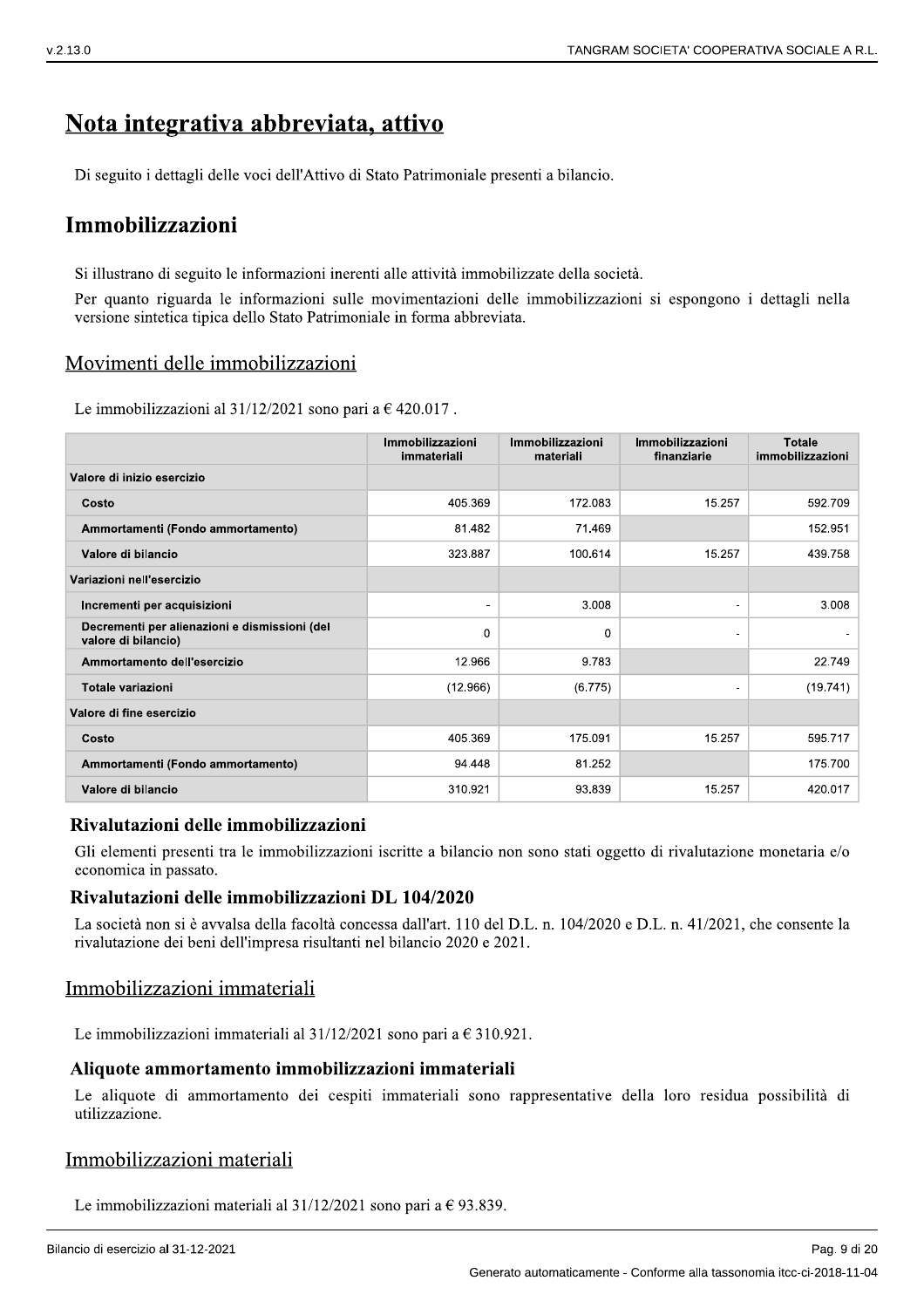### Aliquote ammortamento immobilizzazioni materiali

Le aliquote di ammortamento dei cespiti materiali sono rappresentative della residua possibilità di utilizzazione.

### **Attivo circolante**

Di seguito si riporta l'informativa riguardante l'Attivo Circolante.

### Crediti iscritti nell'attivo circolante

I crediti iscritti nell'Attivo Circolante al 31/12/2021 sono pari a  $\epsilon$  293.806.

Variazioni e scadenza dei crediti iscritti nell'attivo circolante

Ai sensi dell'art. 2427, comma 1, punto 6, C.c., viene di seguito riportata la ripartizione globale dei crediti iscritti nell'Attivo Circolante per tipologia e sulla base della relativa scadenza.

|                                                          | Valore di inizio<br>esercizio | Variazione<br>nell'esercizio | Valore di fine<br>esercizio | Quota scadente entro<br>l'esercizio | Quota scadente oltre<br>l'esercizio |
|----------------------------------------------------------|-------------------------------|------------------------------|-----------------------------|-------------------------------------|-------------------------------------|
| Crediti verso clienti iscritti<br>nell'attivo circolante | 171.486                       | 940                          | 172.426                     | 172.426                             |                                     |
| Crediti tributari iscritti nell'attivo<br>circolante     | 30.232                        | (16.272)                     | 13.960                      | 13.960                              |                                     |
| Crediti verso altri iscritti nell'attivo<br>circolante   | 67.754                        | 39.666                       | 107.420                     | 60.750                              | 46.670                              |
| Totale crediti iscritti nell'attivo<br>circolante        | 269.473                       | 24.334                       | 293.806                     | 247.136                             | 46.670                              |

### Disponibilità liquide

Come disciplina il Principio contabile n. 14, i crediti verso le banche associati ai depositi o ai conti correnti presso gli istituti di credito e presso l'amministrazione postale e gli assegni (di conto corrente, circolari e similari) sono stati iscritti in bilancio in base al valore di presumibile realizzo. Il denaro ed i valori bollati in cassa sono stati valutati al valore nominale mentre le disponibilità in valuta estera sono valutate al cambio in vigore alla data di chiusura dell'esercizio. Le disponibilità liquide al  $31/12/2021$  sono pari a  $\in$  146.590.

|                                | Valore di inizio esercizio Variazione nell'esercizio Valore di fine esercizio |          |         |
|--------------------------------|-------------------------------------------------------------------------------|----------|---------|
| Depositi bancari e postali     | 165.216                                                                       | (20.049) | 145.167 |
| Denaro e altri valori in cassa | 1.035                                                                         | 388      | 1.423   |
| Totale disponibilità liquide   | 166.251                                                                       | (19.661) | 146.590 |

# Ratei e risconti attivi

Come disciplina il nuovo Principio contabile n. 18, i ratei ed i risconti attivi misurano proventi ed oneri comuni a più esercizi e ripartibili in ragione del tempo, con competenza anticipata o posticipata rispetto alla manifestazione numeraria e/o documentale, prescindendo dalla data di pagamento o riscossione. I ratei e risconti attivi al 31/12/2021 sono pari a  $\in$  1.357.

|                                | Valore di inizio esercizio Variazione nell'esercizio Valore di fine esercizio |      |       |
|--------------------------------|-------------------------------------------------------------------------------|------|-------|
| Risconti attivi                | 1.441                                                                         | (84) | 1.357 |
| Totale ratei e risconti attivi | 1.441                                                                         | (84) | 1.357 |

# Oneri finanziari capitalizzati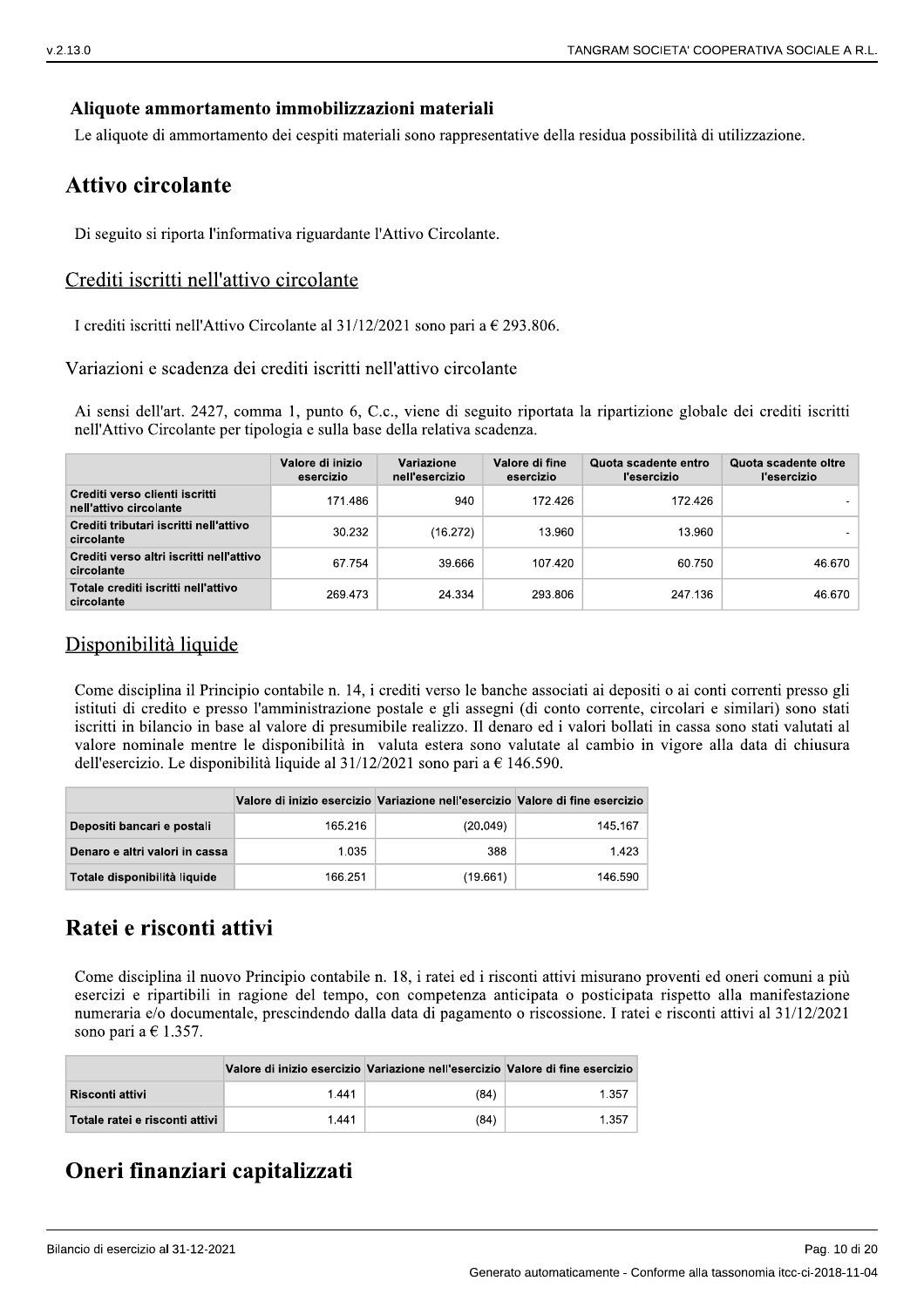Ai sensi del numero 8, comma 1 dell'art. 2427 del Codice civile, tra i costi dell'esercizio non risultano interessi passivi derivanti da finanziamenti accesi ad alcuna voce dell'Attivo dello Stato Patrimoniale.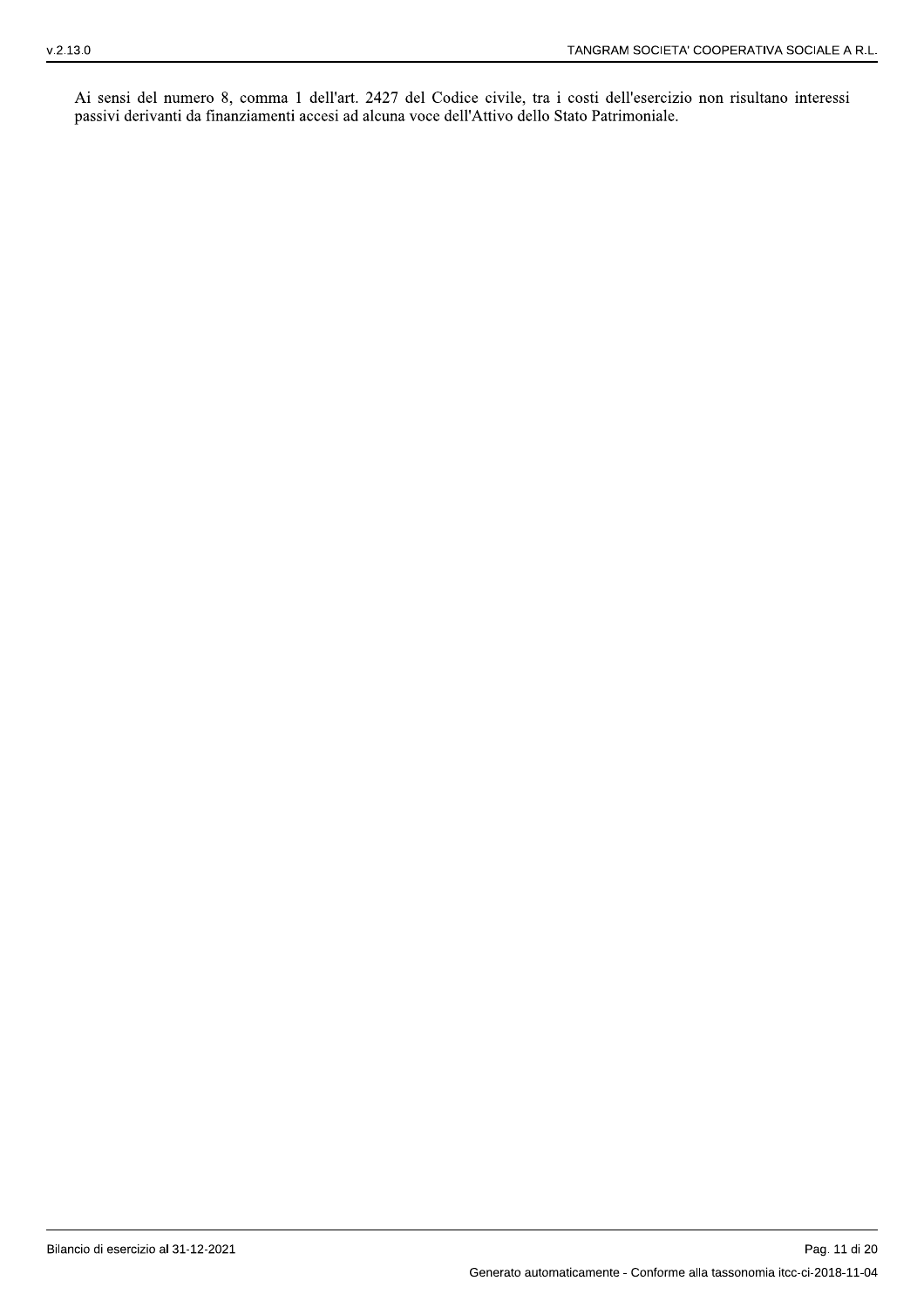# <u>Nota integrativa abbreviata, passivo e patrimonio netto</u>

# rimonio netto

Di seguito l'informativa relativa alle poste del netto ossia ai mezzi propri di sostentamento dell'azienda.

### Variazioni nelle voci di patrimonio netto

 $\frac{1}{24.13.0}$  **Nota integrativa abbreviata, passivo e patrimonio netto**<br>
Si illustra di seguito l'informativa relativa alle poste del Passivo dello Stato Patrimoniale presenti a bilancio.<br> **Patrimonio netto**<br>
Di seguito Con riferimento alla consistenza delle voci del patrimonio netto, ai sensi dell'articolo 2427 C.C., vengono di seguito indicate le variazioni intervenute nel corso dell'esercizio, comma 1, numero 4, nonchè la composizione della voce Altre riserve, comma 1, numero 7.

|                                    | Valore di inizio | Destinazione del risultato dell'esercizio<br>precedente | Altre<br><b>Risultato</b><br>variazioni | Valore di fine |           |
|------------------------------------|------------------|---------------------------------------------------------|-----------------------------------------|----------------|-----------|
|                                    | esercizio        | Altre destinazioni                                      | <b>Decrementi</b>                       | d'esercizio    | esercizio |
| Capitale                           | 8.523            | $\blacksquare$                                          | 533                                     |                | 7.990     |
| Riserva legale                     | 152.632          | 13.053                                                  | $\blacksquare$                          |                | 165.685   |
| <b>Riserve statutarie</b>          | 112.236          | 16.577                                                  | ۰                                       |                | 128.813   |
| Altre riserve                      |                  |                                                         |                                         |                |           |
| Versamenti in conto<br>capitale    | 17               | $\blacksquare$                                          | $\overline{\phantom{a}}$                |                | 17        |
| Varie altre riserve                | 229.899          | $\sim$                                                  | ۰                                       |                | 229.899   |
| Totale altre riserve               | 229.916          | ۰                                                       | $\blacksquare$                          |                | 229.916   |
| Utili (perdite) portati a<br>nuovo | (12.963)         | 12.963                                                  | $\overline{\phantom{a}}$                |                |           |
| Utile (perdita)<br>dell'esercizio  | 43.509           | (43.509)                                                | $\overline{\phantom{a}}$                | (22.974)       | (22.974)  |
| Totale patrimonio netto            | 533.853          | (916)                                                   | 533                                     | (22.974)       | 509.430   |

### Disponibilità e utilizzo del patrimonio netto

Il Principio Contabile n. 28, individua i criteri di classificazione delle poste ideali del netto che cambiano a seconda delle necessità conoscitive. Il richiamato Principio Contabile individua due criteri di classificazione che si basano rispettivamente sull'origine e sulla destinazione delle poste presenti nel netto, vale a dire il criterio dell'origine ed il criterio della destinazione. Il primo distingue tra le riserve di utili e le riserve di capitali: le riserve di utili traggono origine da un risparmio di utili e generalmente si costituiscono in sede di riparto dell'utile netto risultante dal bilancio approvato, mediante esplicita destinazione a riserva o delibera di non distribuzione; le riserve di capitale, invece, si costituiscono in sede di apporti dei soci, di rivalutazioni monetarie, di donazioni dei soci o rinuncia ai crediti da parte dei soci, in seguito a differenze di fusione. Seguendo il criterio della destinazione, divengono preminenti il regime giuridico e le decisioni dell'organo assembleare che vincolano le singole poste a specifici impieghi. La tabella, di seguito riportata, evidenzia l'origine, la possibilità di utilizzazione e la distribuibilità, relativamente a ciascuna posta del patrimonio netto contabile, così come disciplinato dal numero 7-bis, comma 1 dell'art. 2427 del Codice civile.

|                              |         |             | Importo Origine / natura Possibilità di utilizzazione Quota disponibile |         |
|------------------------------|---------|-------------|-------------------------------------------------------------------------|---------|
| Capitale                     | 7.990   | di capitale | B, C                                                                    | 7.990   |
| Riserva legale               | 165.685 | di utili    | в                                                                       | 165.685 |
| Riserve statutarie           | 128.813 | di utili    | в                                                                       | 128.813 |
| Altre riserve                |         |             |                                                                         |         |
| Versamenti in conto capitale | 17      |             |                                                                         |         |
| Varie altre riserve          | 229.899 | di utili    | в                                                                       | 229.899 |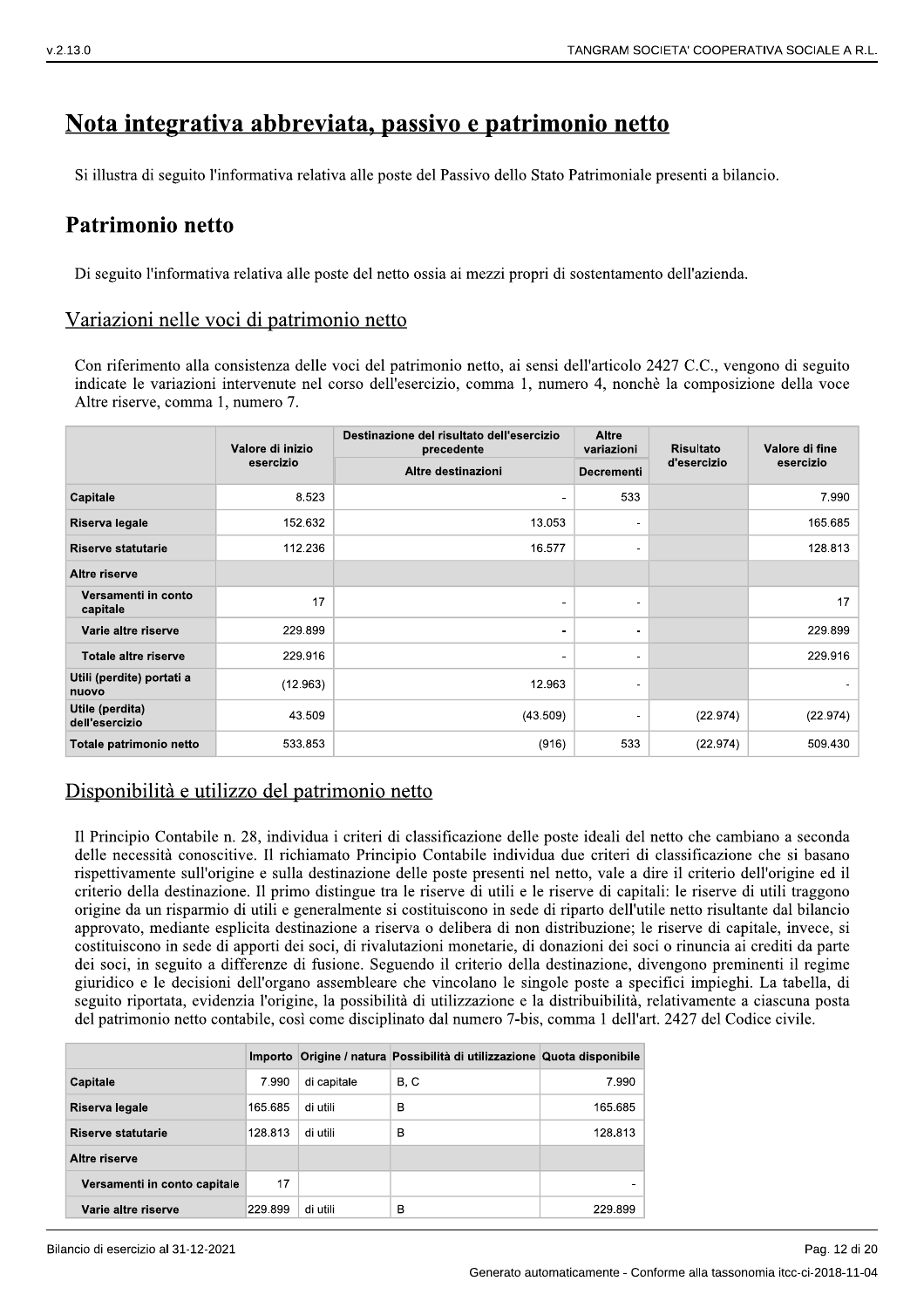| ۰.<br>۰. |
|----------|
|----------|

| Totale altre riserve        | 229.916 |  | 229.899 |
|-----------------------------|---------|--|---------|
| <b>Totale</b>               | 532.404 |  | 532.387 |
| Quota non distribuibile     |         |  | 524.397 |
| Residua quota distribuibile |         |  | 7.990   |

Legenda: A: per aumento di capitale B: per copertura perdite C: per distribuzione ai soci D: per altri vincoli statutari E: altro

Con riferimento alla tabella Disponibilità ed utilizzo del patrimonio netto, si evidenzia che:

- la colonna "Possibilità di utilizzazione" indica i possibili utilizzi delle poste del netto salvo ulteriori vincoli derivanti da disposizioni statutarie, da esplicitare ove esistenti;

- la riserva da soprapprezzo azioni ai sensi dell'art. 2431 C.c. è distribuibile per l'intero ammontare solo a condizione che la riserva legale abbia raggiunto il limite stabilito dall'art. 2430 C.c.;

- la quota disponibile ma non distribuibile rappresenta l'ammontare della quota non distribuibile per espresse previsioni normative.

## Trattamento di fine rapporto di lavoro subordinato

Il fondo TFR accantonato rappresenta il debito della società verso i dipendenti alla chiusura dell'esercizio al netto di eventuali anticipi. Per i contratti di lavoro cessati, con pagamento previsto prima della chiusura dell'esercizio o nell'esercizio successivo, il relativo TFR è stato iscritto nella voce D14 "Altri debiti dello Stato Patrimoniale Passivo". Il fondo TFR al  $31/12/2021$  risulta pari a  $\in$  98.452.

|                               | Trattamento di fine rapporto di lavoro subordinato |
|-------------------------------|----------------------------------------------------|
| Valore di inizio esercizio    | 80.971                                             |
| Variazioni nell'esercizio     |                                                    |
| Accantonamento nell'esercizio | 25.184                                             |
| Utilizzo nell'esercizio       | 7.703                                              |
| Totale variazioni             | 17.481                                             |
| Valore di fine esercizio      | 98.452                                             |

Non vi sono ulteriori dettagli da fornire sulla composizione della voce T.F.R..

# **Debiti**

Si espone di seguito l'informativa concernente i debiti.

### Debiti di durata superiore ai cinque anni e debiti assistiti da garanzie reali su beni sociali

Ai sensi del comma 1, numero 6 dell'art. 2427, C.c., si precisa che non sono presenti a bilancio debiti assistiti da garanzie reali su beni sociali.

### Debiti verso banche

La voce Debiti verso banche è comprensiva di tutti i debiti esistenti alla chiusura dell'esercizio nei confronti degli istituti di credito compresi quelli in essere a fronte di finanziamenti erogati da istituti speciali di credito. Detta voce di debito è costituita da anticipazioni, scoperti di conto corrente, accettazioni bancarie e mutui ed esprime l'effettivo debito per capitale, interessi ed oneri accessori maturati ed esigibili.

Per quanto concerne le informazioni inerenti la moratoria concessa alle PMI dalla Legge n. 102/2009 e successivi accordi ed integrazioni (da ultimo, la moratoria "straordinaria" prevista dal Decreto Cura Italia n. 18/2020 e Decreto Agosto n. 104/2020), la società dichiara di non aver aderito alla moratoria.

Non risulta alcun contratto derivato di Interest Rate Swap di copertura sui finanziamenti a tasso variabile.

#### Acconti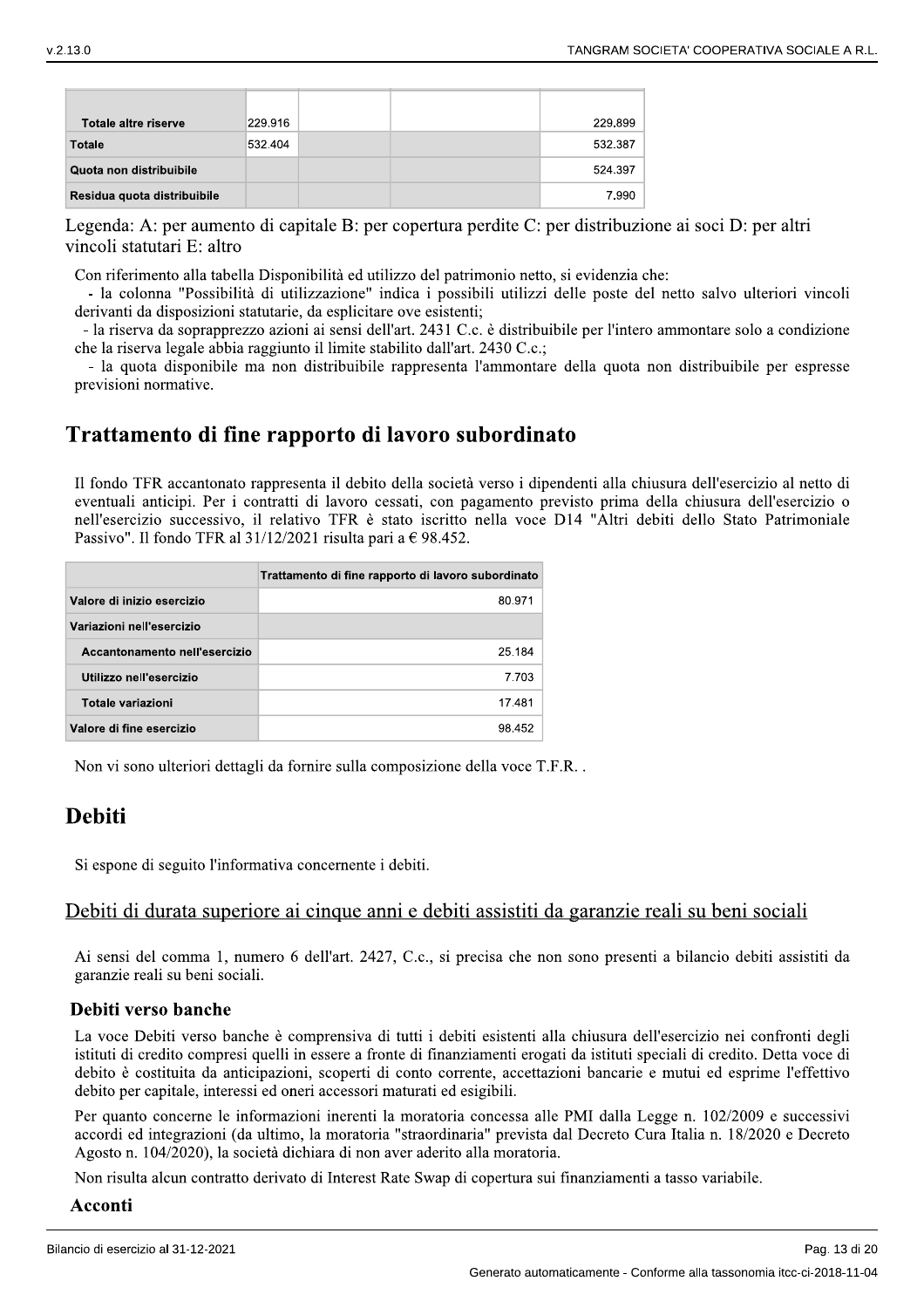La voce Acconti riguarda gli anticipi e le caparre ricevuti dai clienti per le forniture di beni e servizi ancora da effettuarsi. Detta voce è comprensiva degli acconti (anche senza funzione di caparra) per operazioni di cessione di immobilizzazioni materiali, immateriali e finanziarie.

#### Debiti verso fornitori

Nella voce Debiti verso fornitori sono stati iscritti i debiti in essere nei confronti di soggetti non appartenenti al proprio gruppo (controllate, collegate e controllanti) derivanti dall'acquisizione di beni e servizi, al netto di eventuali note di credito ricevute o da ricevere e sconti commerciali. Gli eventuali sconti di cassa sono rilevati al momento del pagamento. Il valore nominale è stato rettificato in occasione di resi o abbuoni nella misura corrispondente all'ammontare definito con la controparte.

### Debiti tributari

La voce Debiti tributari contiene i debiti tributari certi quali debiti verso Erario per ritenute operate, debiti verso Erario per IVA, i debiti per contenziosi conclusi, i debiti per imposte di fabbricazione e per imposte sostitutive ed ogni altro debito certo esistente nei confronti dell'Erario. La voce contiene inoltre i debiti per le imposte maturate sul reddito dell'esercizio mentre detta voce non accoglie le imposte differite ed i debiti tributari probabili per contenziosi in corso eventualmente iscritti nella voce B dello Stato Patrimoniale Passivo.

Ai fini Ires, alla luce di quanto disposto dal comma 463 dell'articolo unico della Legge 30/12/2004 n. 311 (Legge finanziaria 2005), che esclude le cooperative sociali ex legge 381/1991 dalla limitazioni dei benefici fiscali introdotte con i commi da 460 a 462 del medesimo articolo, e sussistendone i requisiti, è stata data applicazione all'art. 11 del DPR 29/09/1973 n. 601, comma 1. I redditi prodotti nell'anno 2021 dalla cooperativa sono quindi esenti da Ires. Si precisa inoltre che si registra una perdita anche ai fini fiscali.

Si rammenta che il citato art. 11 del DPR 601 afferma che "I redditi conseguiti dalle società cooperative di produzione e lavoro e loro consorzi sono esenti dalla imposta sul reddito delle persone giuridiche e dalla imposta locale sui redditi se l'ammontare delle retribuzioni effettivamente corrisposte ai soci che prestano la loro opera con carattere di continuità, comprese le somme di cui all'ultimo comma (NDR: i ristorni), non è inferiore al cinquanta per

cento dell'ammontare complessivo di tutti gli altri costi tranne quelli relativi alle materie prime e sussidiarie". Detta percentuale, per l'anno 2021 è stata quantificata nel % 71,59. La perdurante inapplicabilità dell'art.11 del DPR 601 /601 rende inoperante nei confronti della cooperativa, l'art. 12 della legge 904/1977. Pertanto non sarà tassato neppure il 10% degli utili netti destinati alla riserva minima obbligatoria, tassazione introdotta con l'art.2 comma 36-ter del DL 138 del 13/08/2011.

Per quanto attiene l'Irap è stata invece applicata la riduzione riconosciuta dalla Regione Veneto alle cooperative sociali di cui all'art. 2, comma 1 lettera A) della L.R. n. 24/1994, iscritte nella sezione A dell'albo regionale delle cooperative sociali di cui all'art. 5 comma 2 lettera b) della medesima legge regionale n. 24/1994. Si rammenta che la Cooperativa è iscritta in detto Albo. L'imposta è stata pertanto applicata con aliquota ridotta del 3,35%.

Stante l'attuale quadro normativo che legittima l'esenzione Ires, non è stata effettuata alcuna verifica finalizzata all'eventuale iscrizione in bilancio della fiscalità differita e/o anticipata.

### Ristrutturazione del debito

La società non ha posto in essere operazioni attinenti la ristrutturazione dei debiti per cui non viene fornita alcuna informazione integrativa.

### Ratei e risconti passivi

I ratei e risconti passivi al  $31/12/2021$  sono pari a  $\in$  11.185.

Come disciplina il Principio contabile n. 18, i ratei ed i risconti passivi misurano proventi ed oneri comuni a più esercizi e ripartibili in ragione del tempo, con competenza anticipata o posticipata rispetto alla manifestazione numeraria e/o documentale, prescindendo dalla data di pagamento o riscossione.

|                                 | Valore di inizio esercizio Variazione nell'esercizio Valore di fine esercizio |        |        |
|---------------------------------|-------------------------------------------------------------------------------|--------|--------|
| Ratei passivi                   | 215                                                                           | (41)   | 174    |
| Risconti passivi                | ۰                                                                             | 11.011 | 11.011 |
| Totale ratei e risconti passivi | 215                                                                           | 10.970 | 11.185 |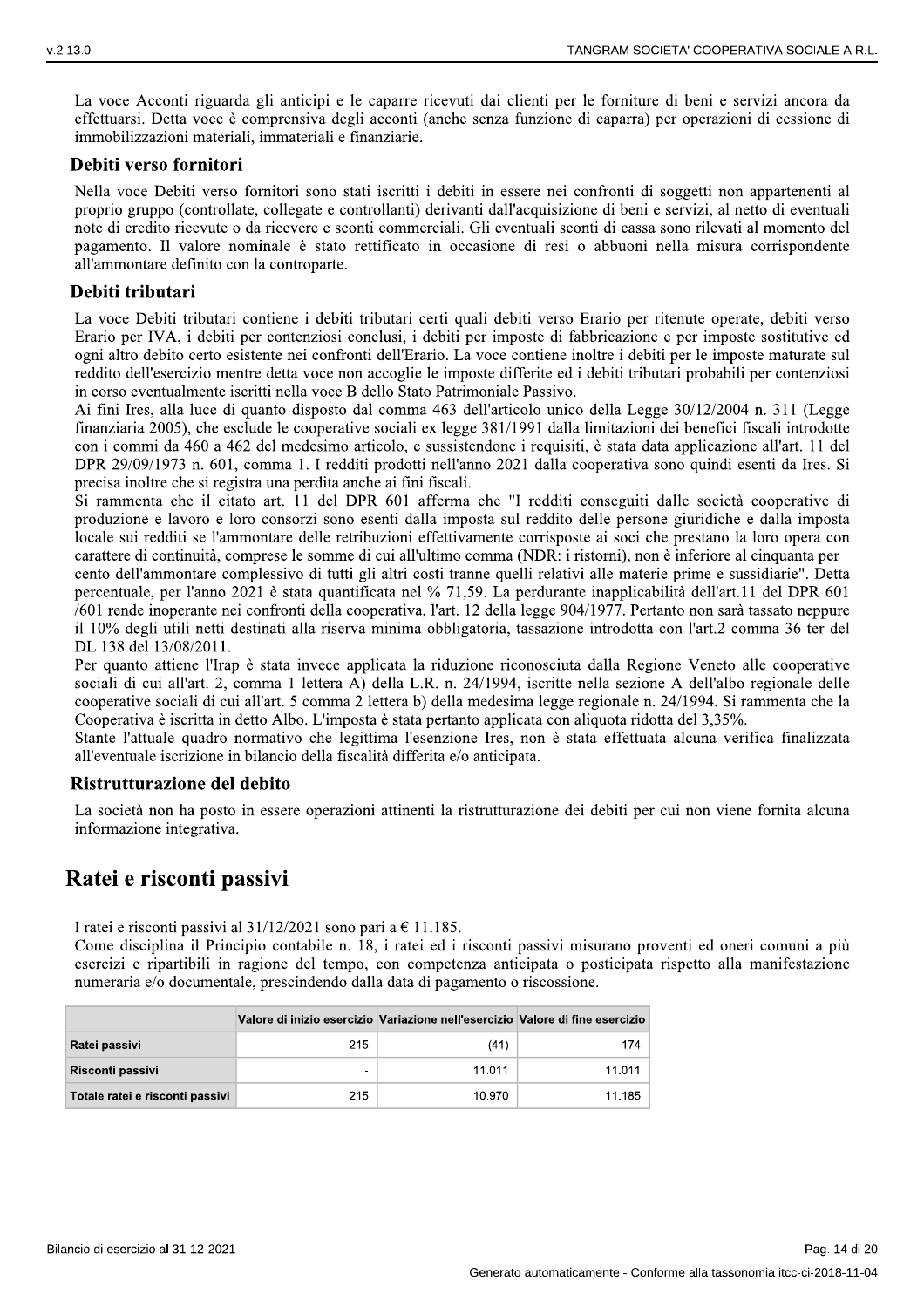## Nota integrativa abbreviata, conto economico

Nella presente Nota Integrativa vengono fornite quelle informazioni idonee ad evidenziare la composizione delle singole voci ovvero a soddisfare quanto richiesto dall'art. 2427 del Codice civile, con particolare riferimento alla gestione finanziaria.

# Valore della produzione

Si fornisce di seguito la composizione del valore della produzione, nonché le variazioni in valore ed in percentuale intervenute nelle singole voci, rispetto all'esercizio precedente:

|                                          | Valore esercizio precedente Valore esercizio corrente Variazione |         |           | Variazione<br>(%) |
|------------------------------------------|------------------------------------------------------------------|---------|-----------|-------------------|
| Valore della produzione:                 |                                                                  |         |           |                   |
| ricavi delle vendite e delle prestazioni | 479.886                                                          | 479.883 | -3        | $-0.00$           |
| altri ricavi e proventi                  |                                                                  |         |           |                   |
| contributi in conto esercizio            | 16.848                                                           | 25.042  | 8.194     | 48.63             |
| altri                                    | 99.180                                                           | 76.702  | $-22.478$ | $-22.66$          |
| Totale altri ricavi e proventi           | 116.028                                                          | 101.744 | $-14.284$ | $-12.31$          |
| Totale valore della produzione           | 595.914                                                          | 581.627 | $-14.287$ | $-2,40$           |

I contributi in conto esercizio, inseriti nella voce Altri ricavi e proventi, sono stati erogati allo scopo di integrare i ricavi dell'azienda, nel caso di congiunture sfavorevoli tali da incidere negativamente sull'attività d'impresa, oppure di ridurre i costi d'esercizio legati alle attività produttive.

# Costi della produzione

Di seguito si riporta l'informativa riguardante i Costi della Produzione.

|                                                       | Valore esercizio precedente Valore esercizio corrente Variazione |         |          | Variazione<br>(%) |
|-------------------------------------------------------|------------------------------------------------------------------|---------|----------|-------------------|
| Costi della produzione:                               |                                                                  |         |          |                   |
| per materie prime, sussidiarie, di consumo e di merci | 50.509                                                           | 47.462  | $-3.047$ | $-6.03$           |
| per servizi                                           | 124.262                                                          | 134.586 | 10.324   | 8,31              |
| per godimento di beni di terzi                        | 7.771                                                            | 6.783   | $-988$   | $-12.71$          |
| per il personale                                      | 317.877                                                          | 359.015 | 41.138   | 12,94             |
| ammortamenti e svalutazioni                           | 23.492                                                           | 22.749  | -743     | $-3,16$           |
| oneri diversi di gestione                             | 19.627                                                           | 26.589  | 6.962    | 35,47             |
| Totale costi della produzione                         | 543.538                                                          | 597.184 | 53.646   | 9,87              |

## Importo e natura dei singoli elementi di ricavo/costo di entità o incidenza eccezionali

Durante l'esercizio non si segnalano elementi di ricavo di entità o incidenza eccezionali, di cui al numero 13, comma 1 dell'art. 2427 C.c..

Durante l'esercizio non si segnalano elementi di costo di entità o incidenza eccezionali, di cui al numero 13, comma 1 dell'art. 2427 C.c..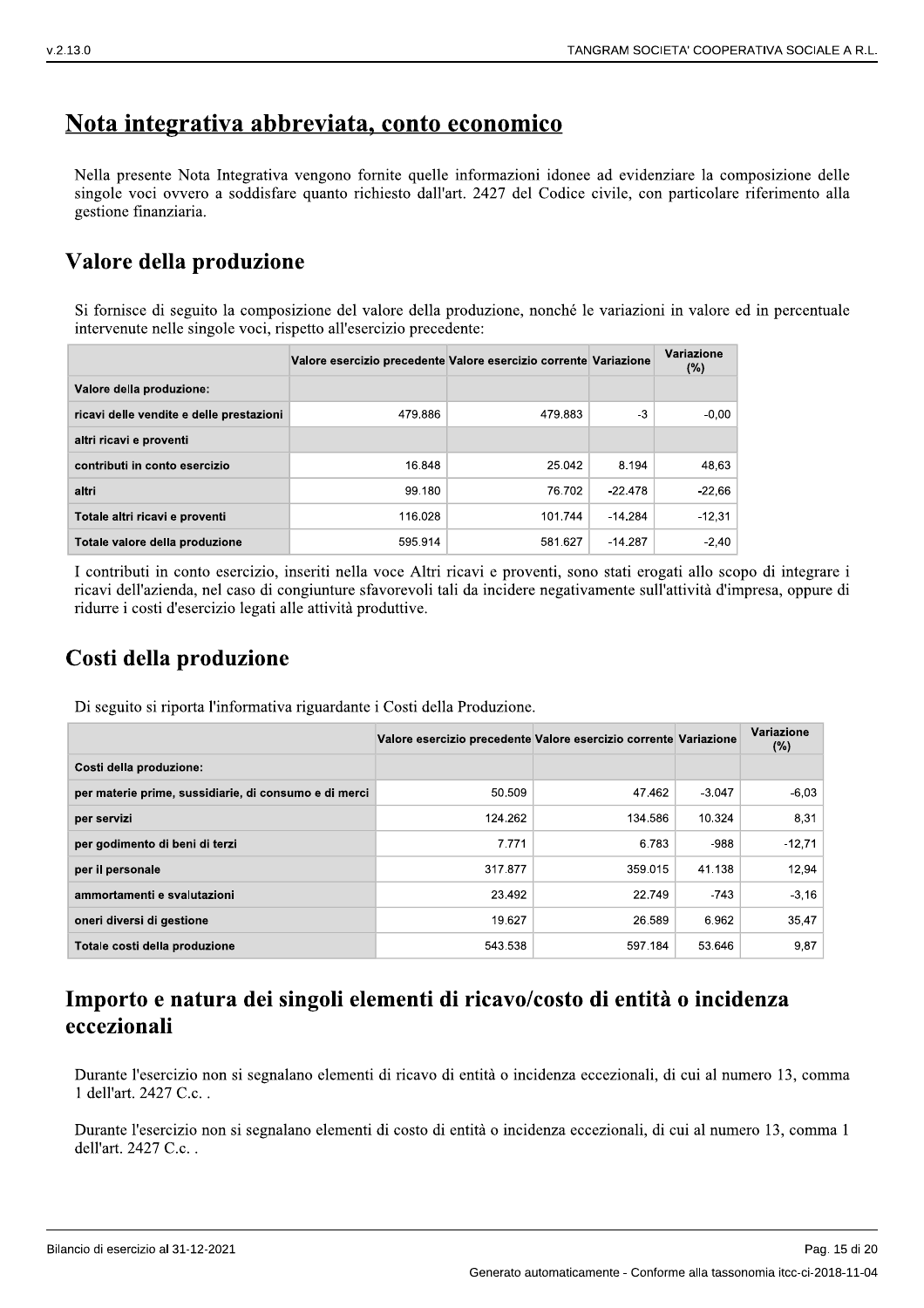# Nota integrativa abbreviata, altre informazioni

Di seguito si riportano tutte le altre informazioni del bilancio d'esercizio non inerenti alle voci di Stato patrimoniale e di Conto economico.

## Dati sull'occupazione

Si evidenzia di seguito l'informativa che riepiloga il numero medio dei dipendenti ripartito per categoria:

|                          | Numero medio |
|--------------------------|--------------|
| Altri dipendenti         | 13           |
| <b>Totale Dipendenti</b> | 13           |

## Compensi, anticipazioni e crediti concessi ad amministratori e sindaci e impegni assunti per loro conto

Durante l'esercizio non sono presenti erogazioni di alcun tipo nei confronti dell'organo amministrativo o di controllo.

### Impegni, garanzie e passività potenziali non risultanti dallo stato patrimoniale

Non sono presenti impegni, garanzie e passività potenziali non risultanti dallo stato patrimoniale, così come disciplinato dal numero 9, comma 1 dell'art. 2427 C.c..

### Informazioni sulle operazioni con parti correlate

Ai sensi del numero 22-bis, comma 1 dell'art. 2427 C.c., la società non ha realizzato operazioni con parti correlate, così come definite dal Principio Contabile Internazionale n. 24 e ad ogni modo sono state concluse a normali condizioni di mercato, sia a livello di prezzo che di scelta della controparte.

### Informazioni sugli accordi non risultanti dallo stato patrimoniale

Ai sensi dell'art. 2427, comma 1, numero 22-ter, del Codice Civile, non risultano stipulati accordi o altri atti, anche correlati tra loro, i cui effetti non risultino dallo Stato Patrimoniale.

### Informazioni sui fatti di rilievo avvenuti dopo la chiusura dell'esercizio

Non si segnalano fatti di rilievo avvenuti dopo la data di riferimento del bilancio che comportino una rettifica dei valori di bilancio o che richiedano una ulteriore informativa.

L'assemblea per l'approvazione del bilancio è stata convocata regolarmente entro i 120 giorni ordinari dalla chiusura dell'esercizio; non è stato, quindi, necessario ricorrere alla deroga dell'art. 2364, comma 2, c.c..

### Azioni proprie e di società controllanti

A completamento dell'informazione si precisa che ai sensi dell'art. 2428, comma 3, numeri 3) e 4) del C.c., non esistono nè azioni proprie nè azioni o quote di società controllanti possedute dalla società anche per tramite di società fiduciarie o per interposta persona e che azioni o quote di società controllanti non sono state acquistate e /o alienate dalla società, nel corso dell'esercizio, anche per tramite di società fiduciarie o per interposta persona.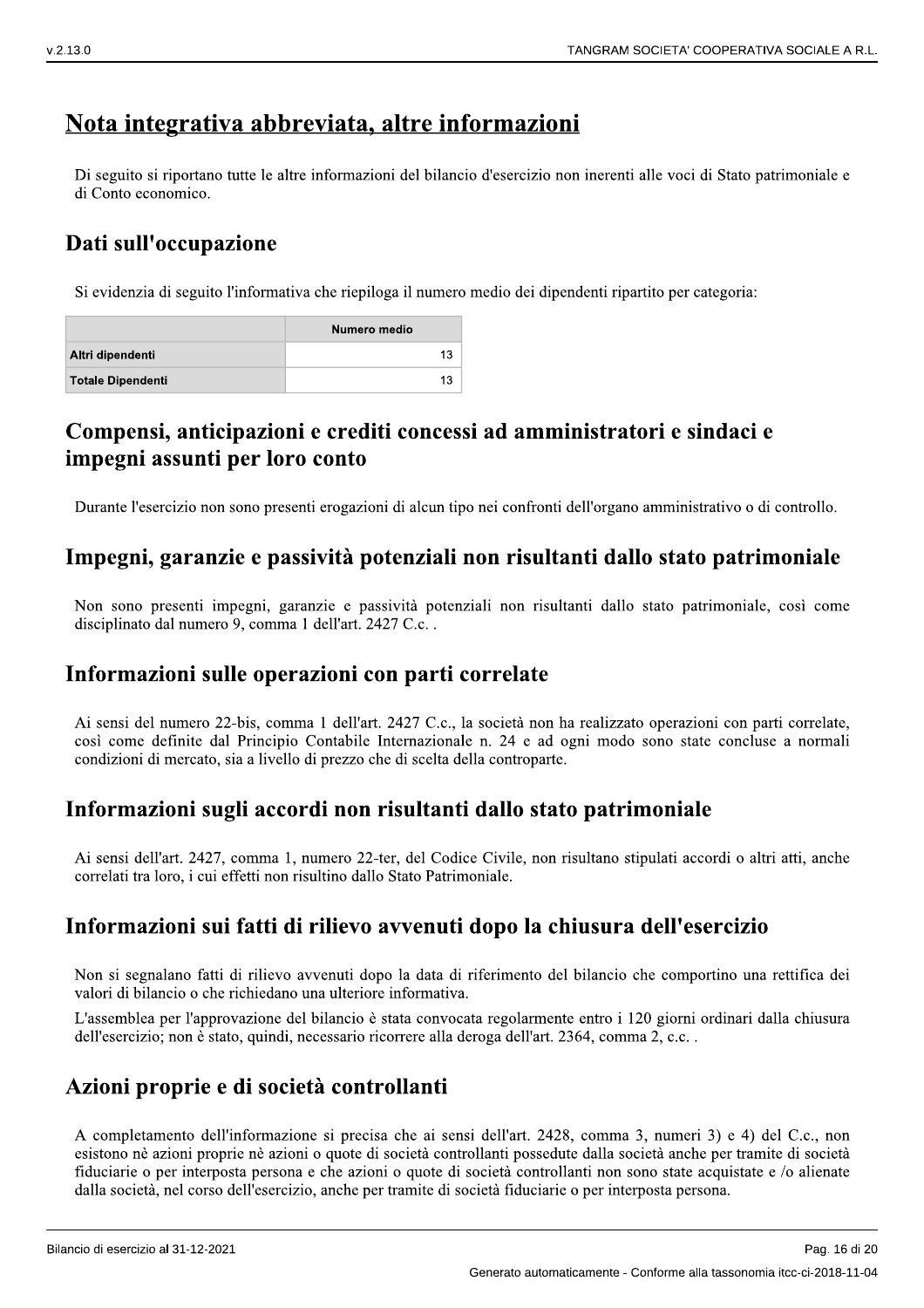## Informazioni relative alle cooperative

### Attività svolte dalla Cooperativa

In ossequio alle disposizioni del Decreto Ministeriale del 23 giugno 2004, la nostra Cooperativa risulta iscritta dal 21 /03/2005all'Albo delle Società Cooperative Sezione a mutualita' prevalente di diritto, al n. A142160, categoria sociali.

### Rivalutazione delle quote o delle azioni

La Cooperativa non ha effettuato alcuna rivalutazione gratuita delle proprie quote, così come disciplinato dall'art. 7 Legge 31/01/1992, n. 59.

### Informazioni ex art. 2513 del Codice Civile

La nostra società è una Cooperativa a mutualità prevalente, così come disciplinato dall'art. 2513 del C.c., ed è iscritta nell'apposito albo di cui all'art. 2512, comma 2 del C.c. Infatti, la Cooperativa si avvale prevalentemente, nello svolgimento dell'attività, degli apporti di beni e delle prestazioni lavorative da parte dei soci e svolge l'attività prevalentemente nei confronti dei propri soci. Di seguito si fornisce l'informativa sulla mutualità prevalente:

#### Prospetto mutualità prevalente

|                               | Valore totale da bilancio Valore riferito ai soci Prevalenza (%) |         |       |
|-------------------------------|------------------------------------------------------------------|---------|-------|
| Tipi di scambio mutualistico: |                                                                  |         |       |
| Area costi del lavoro (B9)    | 359.015                                                          | 230.445 | 64.19 |
| Media ponderata               |                                                                  |         | 64.19 |

### Informazioni ex art. 2528 del Codice Civile

Nell'esercizio non sono state rigettate domande di ammissione a socio.

Ai sensi dell'art. 2528 ultimo comma del codice civile, si specifica che nell'esercizio sono stati ammessi n. 6 nuovi soci di cui 1 volontario e 5 soci speciali in formazione in possesso dei requisiti di legge e di statuto e pertanto in grado di partecipare al positivo conseguimento dell'oggetto sociale attraverso lo scambio mutualistico con la cooperativa. Esce per dimissioni n. 1 socia volontaria, diventando socia lavoratrice.

### Informazioni ex art. 2545 del Codice Civile

Gli amministratori della società, in occasione dell'approvazione del bilancio di esercizio debbono, nelle relazioni previste dagli art. 2428 c.c. e 2429 c.c., indicare specificatamente i criteri seguiti nella gestione sociale per il conseguimento dello scopo mutualistico.

Ai sensi dell'art. 2545 c.c. e dell'art. 2 della legge 31.01.1992, n. 59 si relaziona quanto segue: lo Statuto sociale prevede all'art. 3 che la società ha per oggetto la gestione di servizi sociali, socio-sanitari, educativi, di formazione e consulenza.

Ad oggi la cooperativa ha posto in essere e gestito le seguenti attività:

- comunità educativa per minori con pronta accoglienza "Contrà Fascina";

- percorsi intermedi, ovvero progetti riabilitativo-occupazionali, e interventi domiciliari per utenti con fragilità psichiatriche in collaborazione con l'Azienda ULSS 8 Berica;

- appartamenti per l'accoglienza abitativa-educativa di persone o nuclei fragili;

- appartamento per l'accoglienza abitativa-educativa di persone inserite nel progetto N.A.V.I.G.A.Re. (Network Antitratta per il Veneto Intersezioni Governance Azioni Regionali);

- progetti di contrasto alla dispersione scolastica e di promozione della cittadinanza attiva in ambito civile, sociale ed ambientale svolti in collaborazione con le scuole secondarie di primo e secondo grado:

- attività estive come centri estivi e progetti per adolescenti in collaborazione con Amministrazioni comunali;

- attività di accompagnamento e sensibilizzazione sull'educazione finanziaria, a beneficio di persone con fragilità segnalate dai Servizi, di cittadini privati e di operatori sociali di PA e ETS del territorio.

Nel corso dell'esercizio è stato pertanto conseguito il vantaggio mutualistico della continuità lavorativa, anche in considerazione della prosecuzione delle complessità connesse alla pandemia da Covid-19.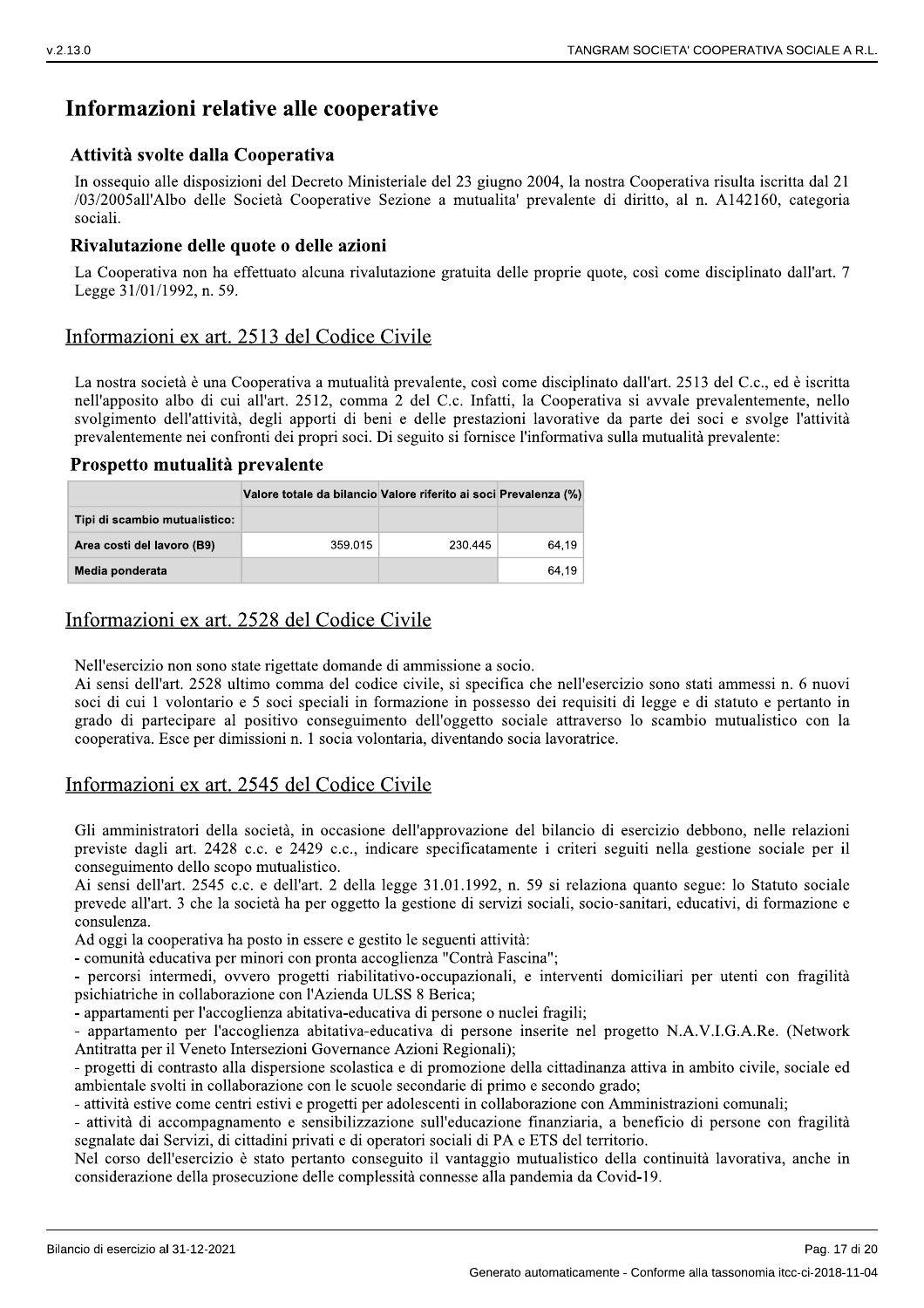Si puntualizza che i soci sono stati sempre coinvolti nelle attività sociali, la gestione sociale è stata condotta uniformandosi ai criteri di economicità, cercando di ottimizzare le risorse aziendali a disposizione e di contenere, nel limite del possibile, le spese generali e gli oneri finanziari; il tutto in conformità al carattere cooperativo della società, adottando equo trattamento per tutti i soci.

Nell'esercizio sono stati applicati, in quanto già vigenti, i seguenti regolamenti interni:

- per le prestazioni lavorative dei soci lavoratori ai sensi della L. 142/2001;

- per i ristorni dei soci:

- codice etico e sistema sanzionatorio.

Per quanto concerne il funzionamento degli organi sociali, l'assemblea si è riunita n. 1 volte in forma ordinaria con una presenza diretta (nr. 11 soci) o per delega (nr. 3 soci) pari al 74% degli aventi diritto al voto. L'ordine del giorno ha avuto come oggetto:

- approvazione bilancio 2020 e adempimenti connessi;

- approvazione del bilancio sociale 2020.

Il consiglio di amministrazione si è riunito n. 11 volte deliberando in particolare sui seguenti aspetti della gestione sociale:

- gestione corrente del personale;

- innovazione in progetti e servizi;

- questioni sulla sicurezza, GDPR e L. 231/2001;

- emergenza covid-19 e conseguenze nella gestione delle attività;

- partecipazione a gare, bandi, progetti;

- ammissione a soci lavoratori e volontari.

Si è fatto ricorso complessivamente durante l'esercizio alla prestazione lavorativa di n. 12 non soci di cui 2 per lavoro stagionale estivo, 1 in sostituzione maternità e 5 che nel corso del 2021 sono passati alla categoria dei soci speciali in formazione, in quanto erano previsti contratti a termine e per i contratti a tempo indeterminato è previsto un percorso di formazione.

Al 31/12/2021 i soci volontari risultano essere n. 8. Si tratta di figure che hanno supportato le varie attività della cooperativa e partecipato all'avvio di nuovi progetti per complessive n.173 giornate lavorative.

# Informazioni ex art. 1, comma 125, della legge 4 agosto 2017 n. 124

Si evidenzia:

- che la società provvederà a pubblicare l'elenco delle erogazioni ricevute direttamente sul proprio sito internet o sul portale digitale delle associazioni di categoria di appartenenza entro la scadenza prevista del 30 giugno; - la presenza di aiuti pubblicati sul Registro Nazionale degli Aiuti di Stato.

### Ulteriori dati sulle Altre informazioni

Si fa menzione del fatto che la società non ha provveduto a convocare l'assemblea in base a quanto disposto dalla Legge n. 55/2019, in quanto la società è sotto i limiti dimensionali previsti dal nuovo articolo 2477 C.c..

### Informativa tempi di pagamento tra imprese ex art. 22 del D.L. 34/2019 ("Decreto crescita")

L'informativa prevista dall'art. 7-ter del D.Lgs. n. 231/2002 (recante "Attuazione della direttiva 2000/35/CE e relativa alla lotta contro i ritardi di pagamento nelle transazioni commerciali), aggiunta dall'art. 22 del D.L. 34/2019 ("Decreto crescita") non viene fornita in quanto, secondo un'interpretazione di Assonime (Circolare n. 32/2019), si ritiene che l'informativa sia obbligatoria solamente per le imprese che operano nel Terzo Settore e redigono il bilancio sociale.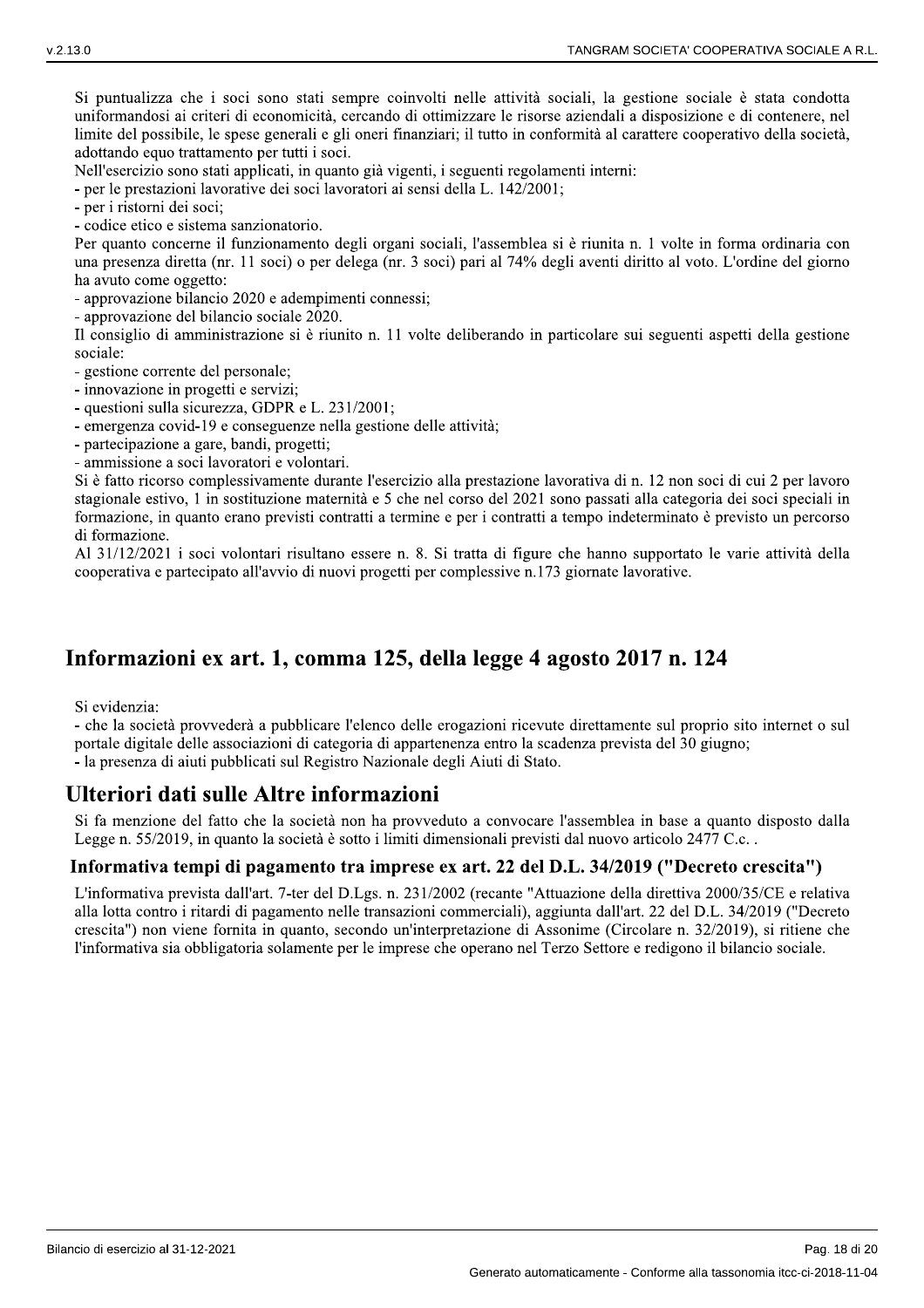# Nota integrativa, parte finale

In relazione agli obblighi di cui all'art. 3 e seguenti del D.Lgs. n. 14/2019 (csd. "Codice della crisi"), l'organo amministrativo comunica che la società si è dotata di un sistema trimestrale di controllo interno dell'adeguato assetto organizzativo e di prevenzione della crisi.

Il presente bilancio, composto da Stato Patrimoniale, Conto Economico e Nota Integrativa, rappresenta in modo veritiero e corretto la situazione patrimoniale e finanziaria nonchè il risultato economico dell'esercizio e corrisponde alle risultanze delle scritture contabili.

> Il Presidente del consiglio di amministrazione Lara Scantamburlo